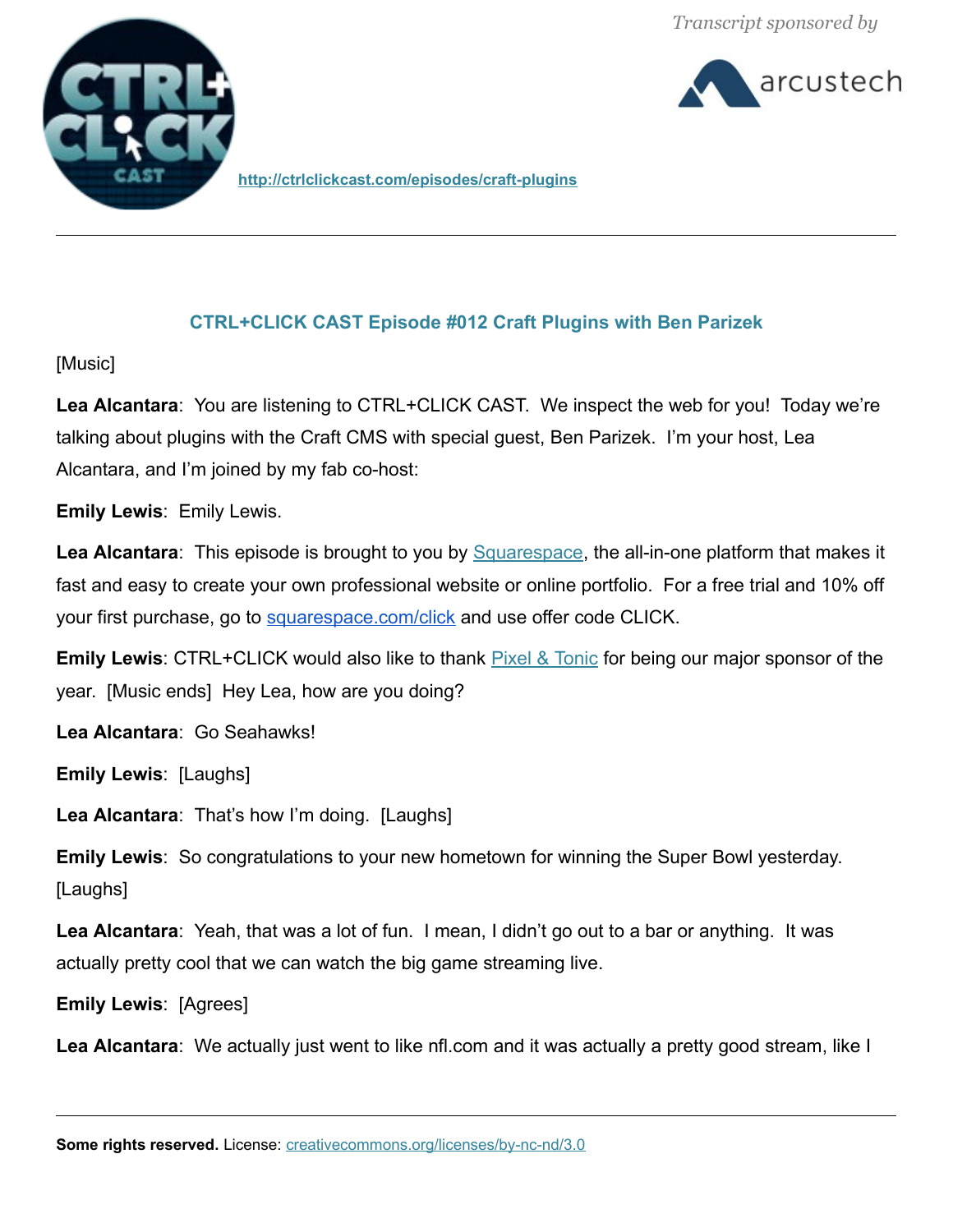

arcustech

**<http://ctrlclickcast.com/episodes/craft-plugins>**

didn't have high expectations since it was a free stream.

**Emily Lewis**: [Agrees]

**Lea Alcantara**: But it was actually pretty good.

**Emily Lewis**: Did you still get commercials?

**Lea Alcantara**: Yes, yes.

**Emily Lewis**: Oh okay.

**Lea Alcantara**: What was interesting is that I was watching the game while I had Twitter on.

**Emily Lewis**: [Agrees]

**Lea Alcantara**: So it was interesting because it looked like some of the ads that they were showing on the streaming section was not the same as what was showing on TV live.

**Emily Lewis**: Oh.

**Lea Alcantara**: I think eventually they were showing the same ads, but not at the same time.

**Emily Lewis**: Interesting.

**Lea Alcantara**: Yeah. I think that was kind of interesting.

**Emily Lewis**: Yeah, that was quite a game as we were chatting before we hit the record button, it was really like an annihilation. [Laughs]

**Lea Alcantara**: [Laughs]

**Emily Lewis**: Of the Denver Broncos.

**Lea Alcantara**: I actually felt kind of bad, you know?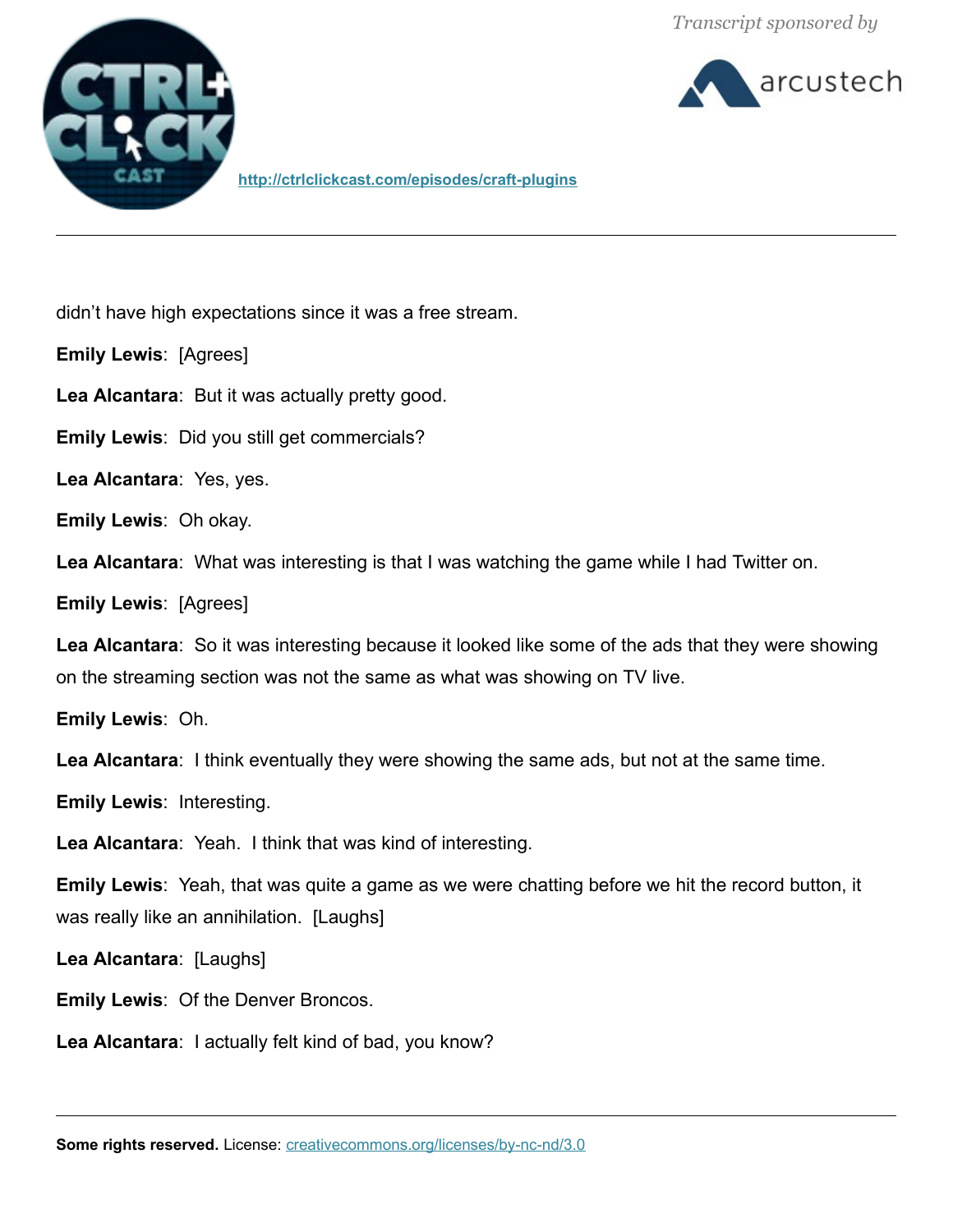



**http://ctrlclickcast.com/episodes/craft-plugins**

**Emily Lewis**: Yeah.

**Lea Alcantara**: It was one of those things where you wanted to have a bit of a challenge.

**Emily Lewis**: Right.

**Lea Alcantara**: Like you want your team to win, but at the same time you're like, "Well, nothing is happening on the other team." [Laughs]

**Emily Lewis**: I know, like when they went towards, I think it was the fourth quarter when they were like, "There is no point in filming the actual field." So they were like cutting to the sidelines, and I just felt so sorry for the guys in orange. They looked so sad. [Laughs]

**Lea Alcantara**: Yeah, I know, especially when they were already celebrating. Like I could see they were throwing the Gatorade over the coach already. [Laughs]

**Emily Lewis**: [Agrees]

**Lea Alcantara**: But there's still five minutes left in the game and they were already like, you know, and then I felt, well, I felt bad for Peyton Manning because he was still on the field even in that last quarter and I just kept thinking it was like the captain of a sinking ship.

**Emily Lewis**: [Laughs]

**Lea Alcantara**: Like it doesn't matter how bad it is, he's just going to stand there until the very end. [Laughs]

**Emily Lewis**: I think despite yesterday's performance, he's a legendary athlete.

**Lea Alcantara**: Of course.

**Emily Lewis**: From everything I've read and seen in interviews, he's just a really stand-up guy so I'm

**Some rights reserved.** License: *creativecommons.org/licenses/by-nc-nd/3.0*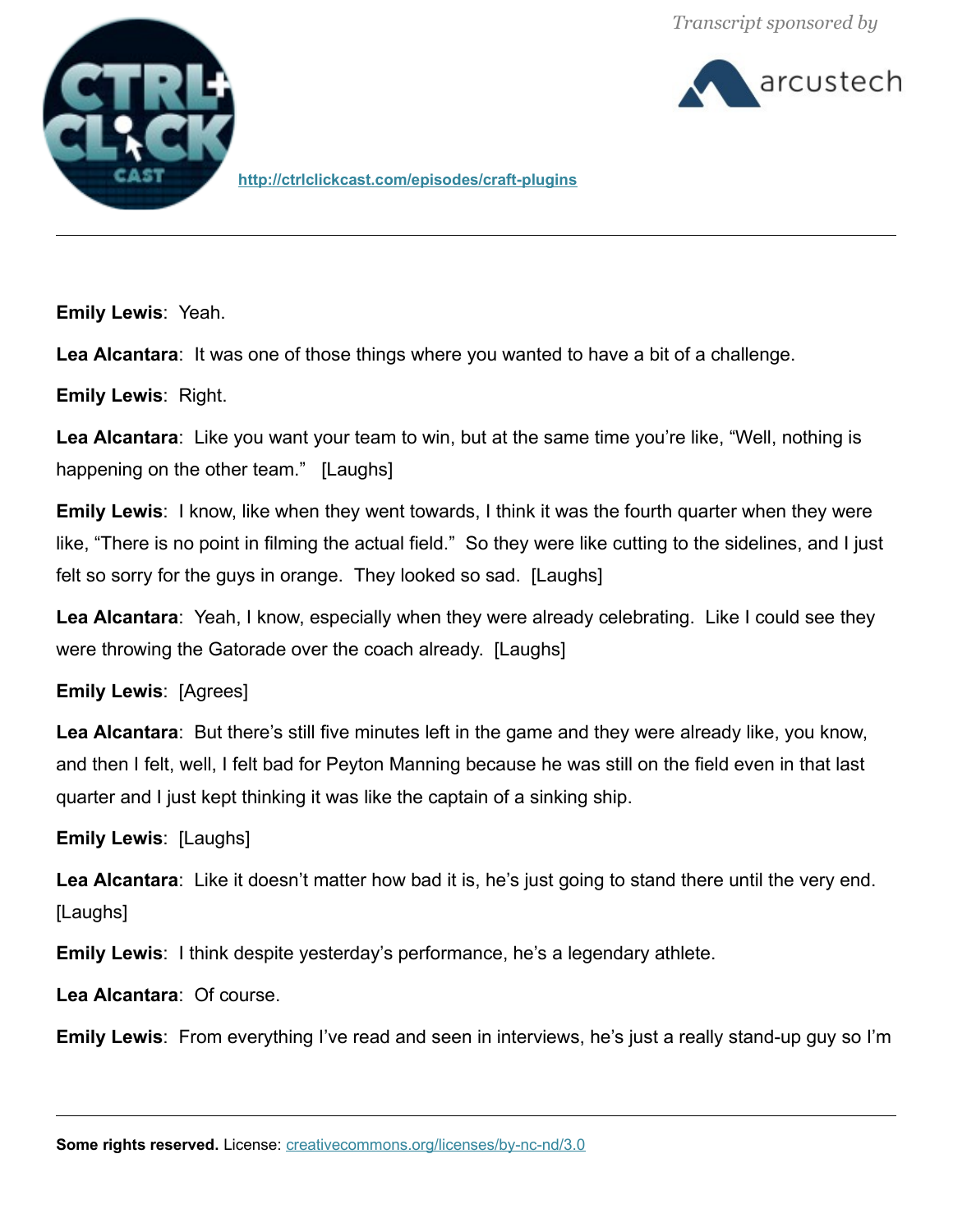arcustech



**<http://ctrlclickcast.com/episodes/craft-plugins>**

kind of not surprised that he didn't leave, that he just stuck it out until the end.

**Lea Alcantara**: Yeah, I agree.

**Emily Lewis**: That took a lot of character. [Laughs]

**Lea Alcantara**: Yeah, I would agree. I think I watched this amazing documentary actually on the Manning family on Netflix, so anyone who's a football fan I think should watch that, and I'm not even that much of a football fan and I really enjoyed that documentary because that family is ridiculous. [Laughs]

**Emily Lewis**: Why? [Laughs]

**Lea Alcantara**: Ridiculously talented.

**Emily Lewis**: [Agrees] And really community service-minded too.

**Lea Alcantara**: Yeah, yeah, I know, like I ended up really liking everybody, like all their stories and how they got there, and it seemed like a really happy family growing up despite the fact that Eli and him both made the pros and they had to play against each other and things like that. But they all seemed like they really encourage each other to be their best.

**Emily Lewis**: [Agrees]

**Lea Alcantara**: And it's like, oh, heartwarming. [Laughs]

**Emily Lewis**: [Laughs] Nice. I'll add that to my cue.

**Lea Alcantara**: [Agrees]

**Emily Lewis**: So we've actually got quite a bit of news in the world of content management systems. Why don't we get to that right away?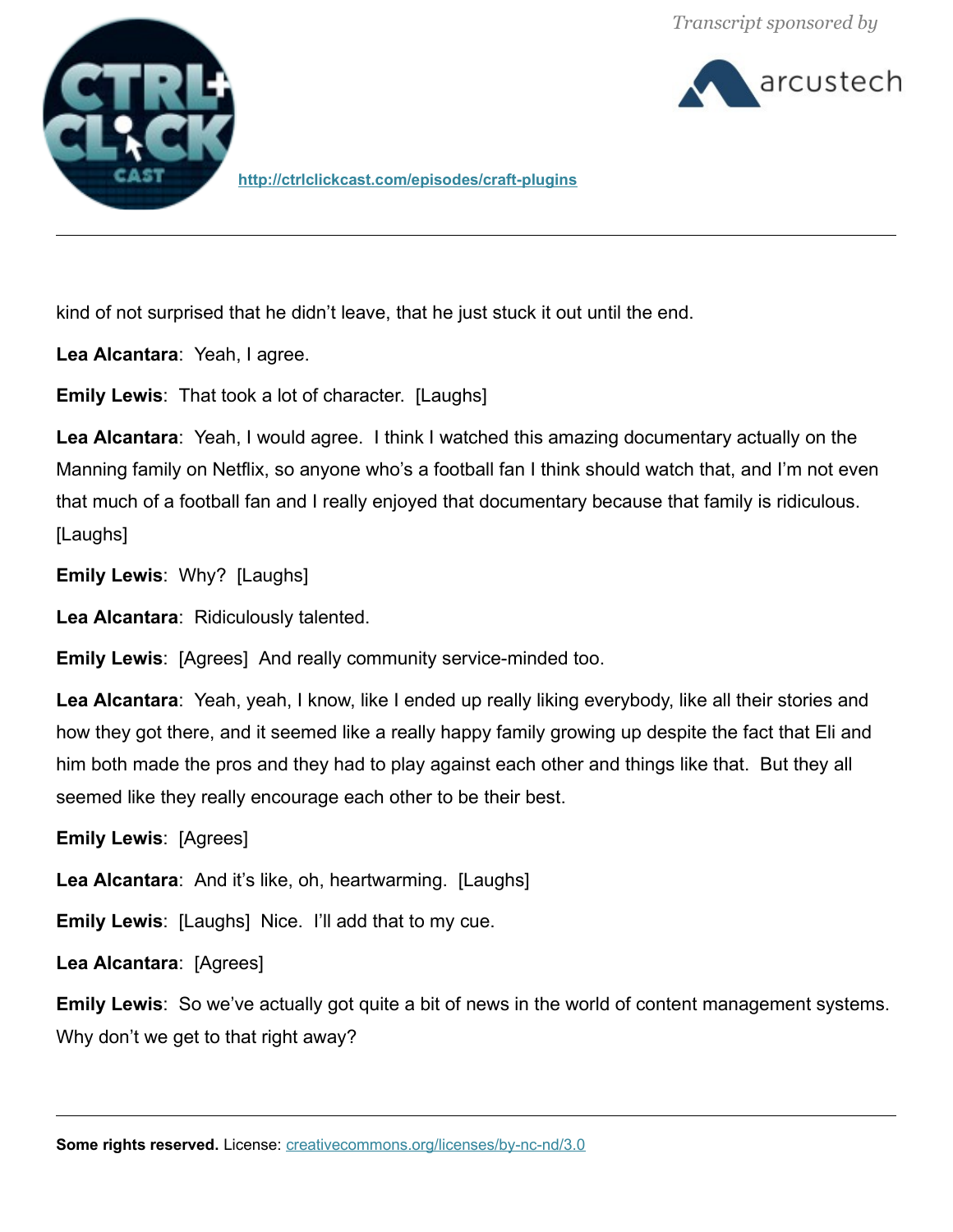

arcustech

**http://ctrlclickcast.com/episodes/craft-plugins**

**Lea Alcantara**: Sounds good. So remember on our first episode of the year where Ryan Masuga was looking for a very simple strip-down CMS?

**Emily Lewis**: [Agrees]

**Lea Alcantara**: It looks like he finally made a decision which seemed apropos considering the topic today. He chose Craft in the end.

**Emily Lewis**: Oh okay, cool.

**Lea Alcantara**: And he wrote a whole blog post about it, and so we're going to link that to the show notes.

**Emily Lewis**: Cool, I haven't read that. I have to check it out.

**Lea Alcantara**: [Agrees]

**Emily Lewis**: Speaking of Craft, Brandon Kelly has compiled a page on GitHub explaining the difference between templating in EE versus Craft, and it seems like a good reference to take a look at for those trying to bridge the gap or testing out Craft for a site, and that too we'll have the link in our show notes.

**Lea Alcantara**: And as of this recording, nothing has been announced yet, but Statamic is teasing some sort of giveaway of playing cards that looked very Statamic themed, like there are pictures of a stag and stuff like that. So stay tuned they say and we will. [Laughs]

**Emily Lewis**: Perch has released a diagnostic check to make sure you're running the latest version of PHP for their system, which basically is going to like nag you to upgrade to make sure your site still works with their software. This is the kind of thing I like when the system is intelligent enough to tell me when there's something for me to do.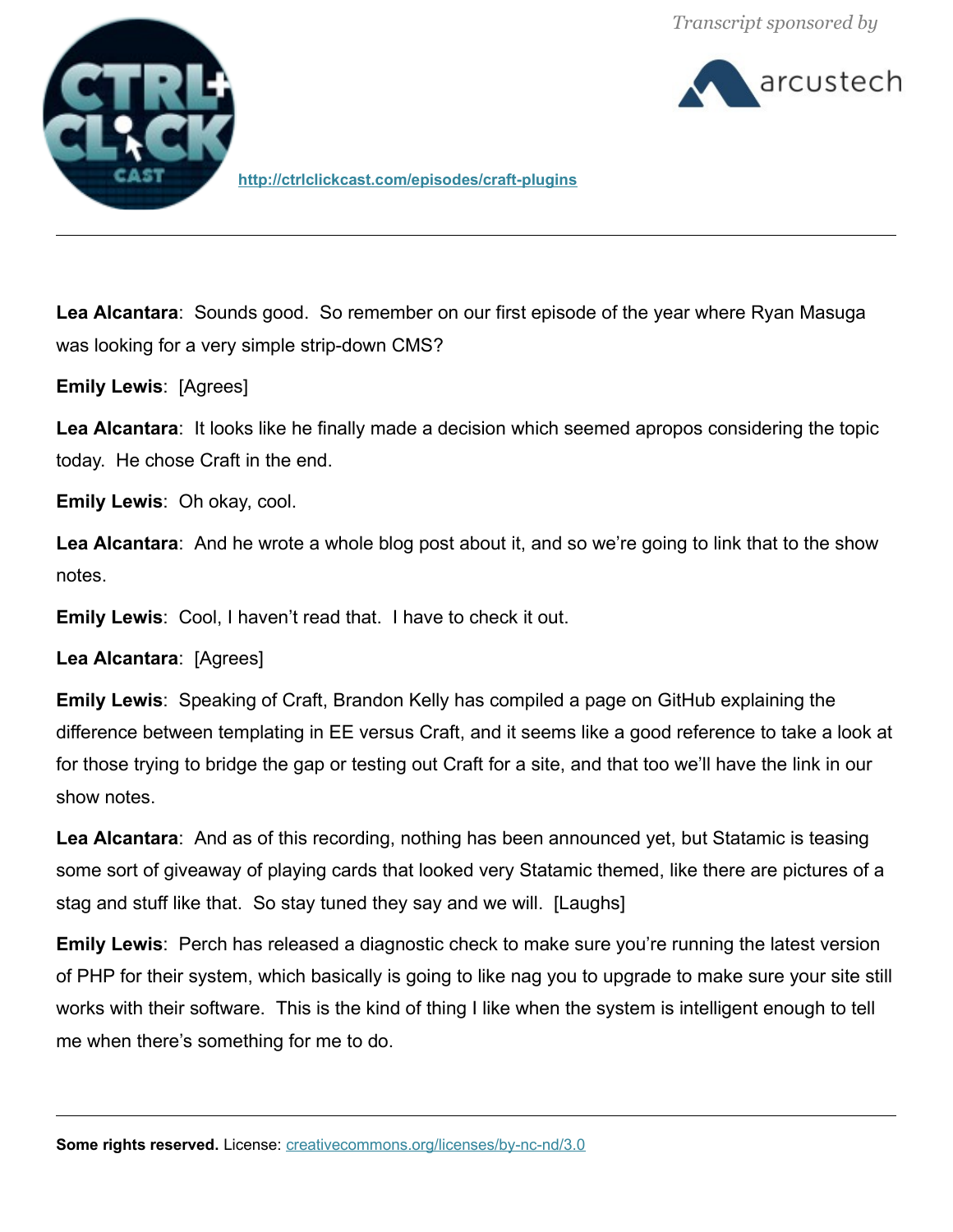



**<http://ctrlclickcast.com/episodes/craft-plugins>**

**Lea Alcantara**: [Agrees]

**Emily Lewis**: So I like that idea.

**Lea Alcantara**: Yeah, instead of waiting for things to break.

**Emily Lewis**: [Agrees] And that's a nice feature of Craft as well where if you're not running the right PHP, it gives you an alert and…

**Lea Alcantara**: Tells you what to do.

**Emily Lewis**: Yeah, tells you what's happening as opposed to just not working and you searching the internet for a browser error codes. [Laughs]

**Lea Alcantara**: Yeah, I agree, and our sponsor, Squarespace, has a lot of new updates. I'll mention them later in the show, but you really should check out their blog to find out more, and the link will be in the show notes.

**Emily Lewis**: And sort of switching a little bit from content management systems to conferences, the dates and location for this year's Peers Conference were announced. It will be April 23<sup>rd</sup> to the 25<sup>th</sup> in Washington, DC. You can sign up on the site for updates. It's peersconf.com/2014.

**Lea Alcantara**: And speaking of conferences, tickets are now on sale for ConvergeSE which both Emily and I spoke at last year and loved it so you should go.

**Emily Lewis**: Yeah.

**Lea Alcantara**: And the site is convergese.com.

**Emily Lewis**: Nice. If we overlook news about a CMS you favor or are interested in, let us know and we'll get it on our radar for future updates.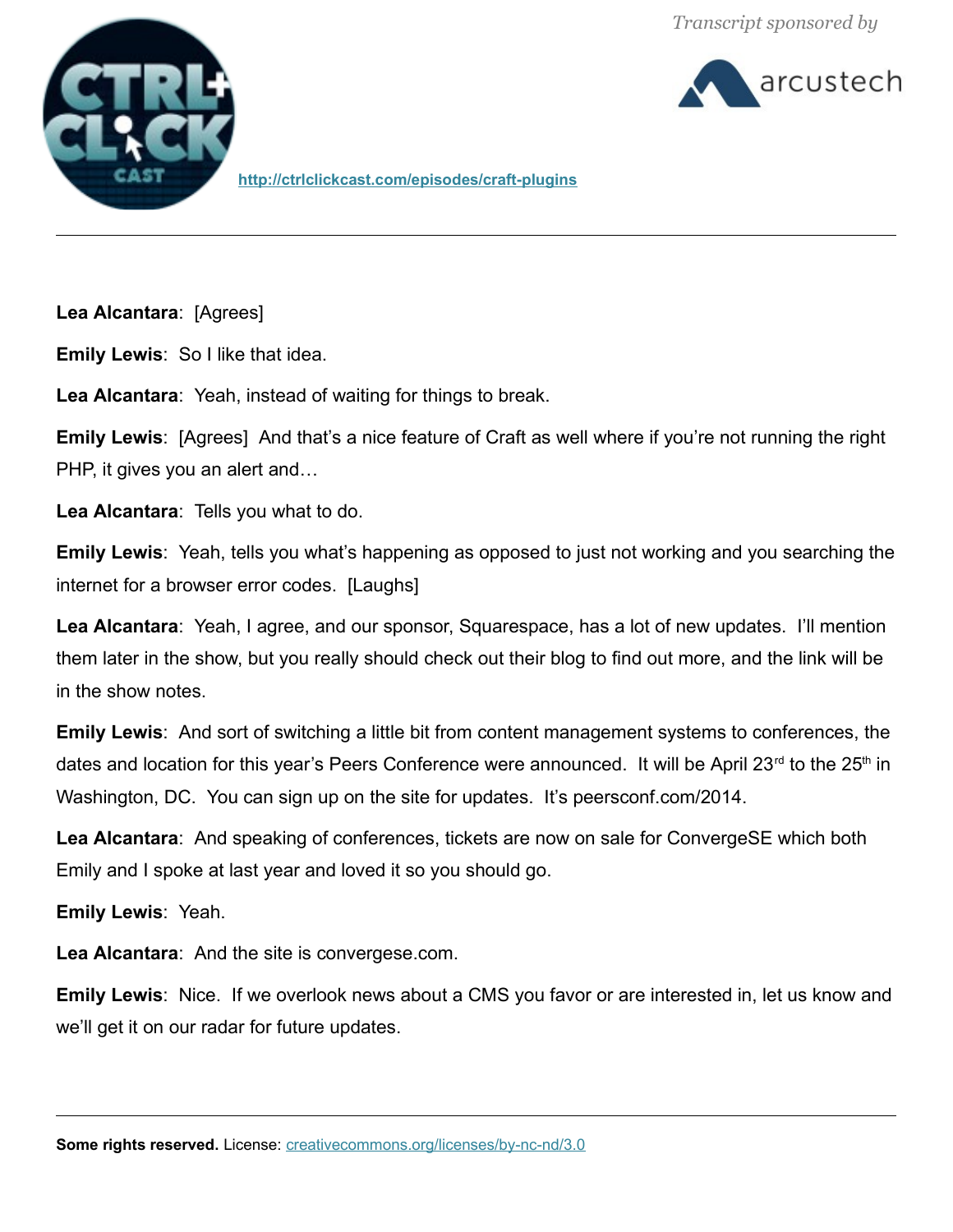



**http://ctrlclickcast.com/episodes/craft-plugins**

**Lea Alcantara**: [Agrees]

**Emily Lewis**: So today we're talking about Craft plugins with Ben Parizek. Ben is a partner and creative director of [\(barrel strength\) design.](file:///Users/lealea/Desktop/barrelstrengthdesign.com) In addition to design and user experience, Ben works with content management systems including ExpressionEngine, and of course, Craft. Welcome to the show, Ben. Thank you for joining us.

**Ben Parizek**: Good morning.

**Lea Alcantara**: Good morning.

**Ben Parizek**: A pleasure to be here.

**Lea Alcantara**: Awesome. So Ben, can you tell our listeners a bit more about yourself?

**Ben Parizek**: Well, yes. I guess starting dramatically, the Super Bowl marks an important day in my life because eight years ago, it is the day that I had my first date with my later to become wife.

**Emily Lewis**: Oh.

**Lea Alcantara**: Oh/

**Ben Parizek**: We decided just for the heck of it to make our anniversary on Super Bowl Sunday every year because it's way easier to remember than the cumbersome random day of the week.

**Emily Lewis**: [Laughs] Smarter.

**Lea Alcantara**: [Laughs]

**Ben Parizek**: And somebody always invites us to a Super Bowl party that we generally try to avoid and go out to dinner or something instead. [Laughs]

**Emily Lewis**: That's sweet.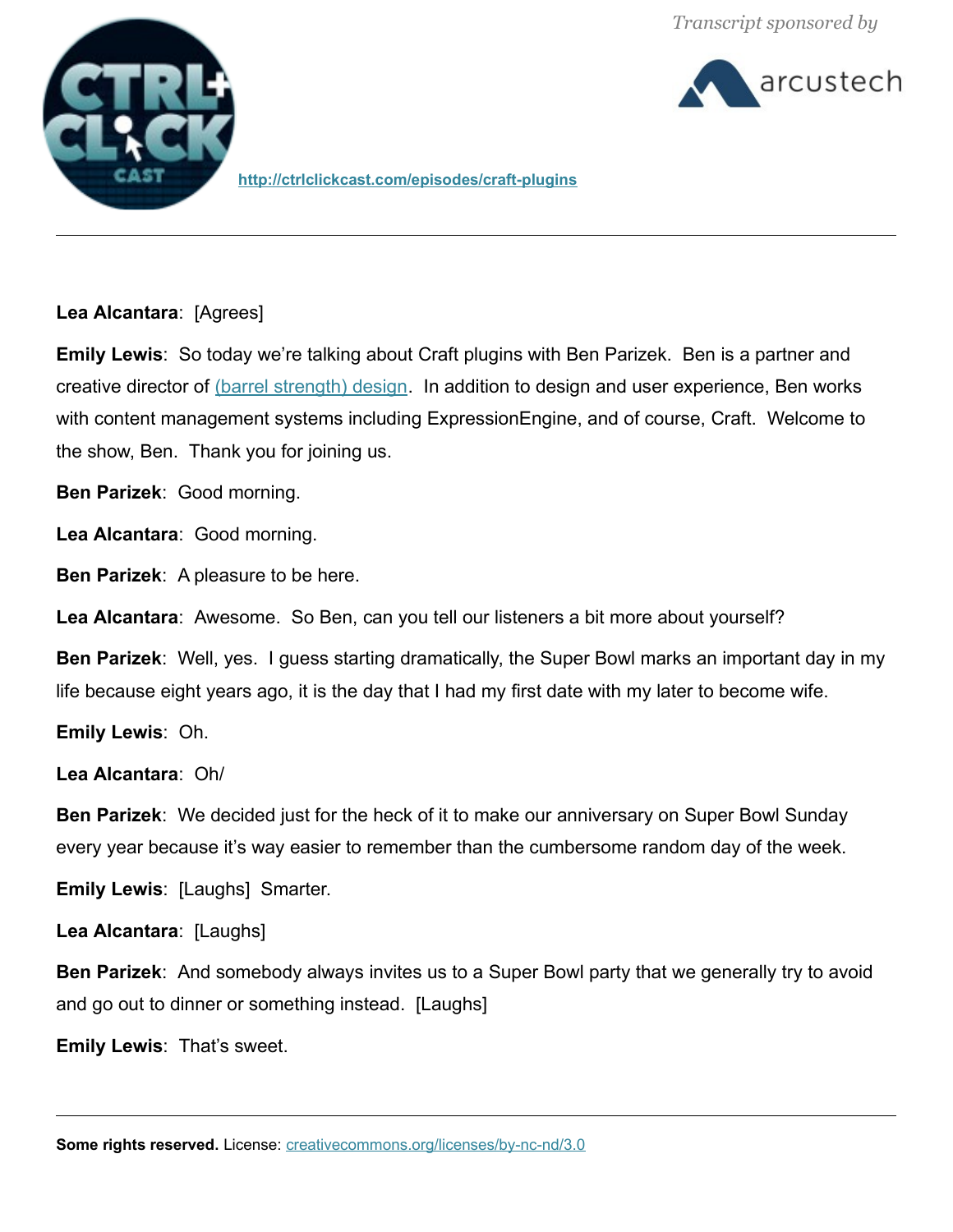

arcustech

**<http://ctrlclickcast.com/episodes/craft-plugins>**

**Ben Parizek**: It works so nicely, and it's a great day to go out. Places are usually casual and fun. [laughs], if you pick the right ones. So I guess yes. So anyway, I've got a wonderful wife and we live in Los Angeles, California with our cats, Sir Percival the Attentive, who's a retired action movie star.

**Emily Lewis**: [Laughs]

**Lea Alcantara**: [Laughs] Amazing.

**Ben Parizek**: And we live a simple life. We enjoy swing dancing in our free time and just kind of hanging out at coffee shops, reading and working on things that we enjoy.

**Emily Lewis**: Oh, that sounds fun. I love swing dancing. I took a couple of years of lindy hop classes for a while.

**Ben Parizek**: That is the most fun thing.

**Emily Lewis**: [Agrees]

**Ben Parizek**: You bend your knees and swing around in circles. [Laughs]

**Lea Alcantara**: [Laughs]

**Emily Lewis**: Well, let's take a shift to talking about your professional life. So Craft is, I guess, comparatively new in the content management world. How did you get involved with it?

**Ben Parizek**: I had been a long time user of ExpressionEngine, and I had gotten into ExpressionEngine as a designer. It was easy to use and kind of allowed me to build more than a blog, and it had been a great system for a long time, and I think one of the reasons that it had become so powerful had a lot to do with Brandon Kelly and Pixel & Tonic.

**Lea Alcantara**: [Agrees]

**Some rights reserved.** License: *creativecommons.org/licenses/by-nc-nd/3.0*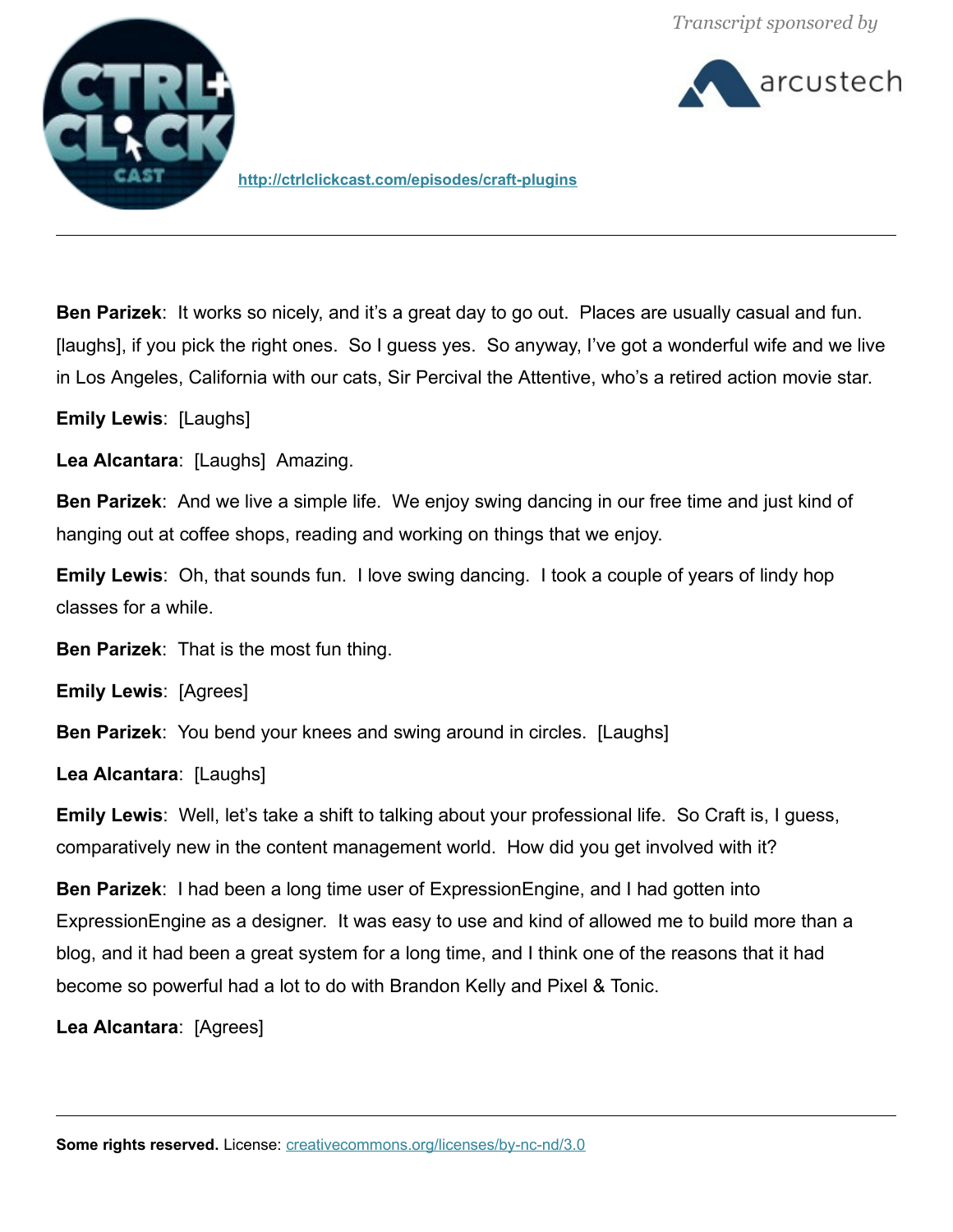arcustech



**http://ctrlclickcast.com/episodes/craft-plugins**

**Ben Parizek**: Initially, they were the ones to introduce field frame which kind of took ExpressionEngine from just having channels to having flexible field types within channels, and I feel they were the first to also really push the bar of user experience. ExpressionEngine was great for designers because of its easy templating language and good documentation and kind of allowed us to get involved with it without needing to know PHP, and for those reasons, or I mean, and on top of those reasons, it was well designed and easy for our clients to use. Having field types like the ones that Pixel & Tonic created were always a pleasure.

### **Emily Lewis**: [Agrees]

### **Lea Alcantara**: [Agrees]

**Ben Parizek**: You're never worried about the client demo when you're going to be showing them your matrix field or Playa field and how it worked, how it can help them out in their content management system. So as time went on, and your business needs grow, your project needs grow and you run into more challenges with any system you're using, you kind of start to develop your preferences of what you wanted. In some sense, you make a decision for the product you're going to use next before that product exist, and you do your best to give feedback to the company, which you do use their products of, but frequently they just don't move quicker. They get in established. They have audiences to please and they have to accommodate older systems and a lot of things that make it harder for them to innovate.

#### **Timestamp**: **00:09:56**

Then Pixel & Tonic announced Craft, and I think before I even saw the content management system, I knew it was going to be the right one for me. It just felt like from the history of Pixel & Tonic, their emphasis on solving challenging problems and having really high standard user interface designs, I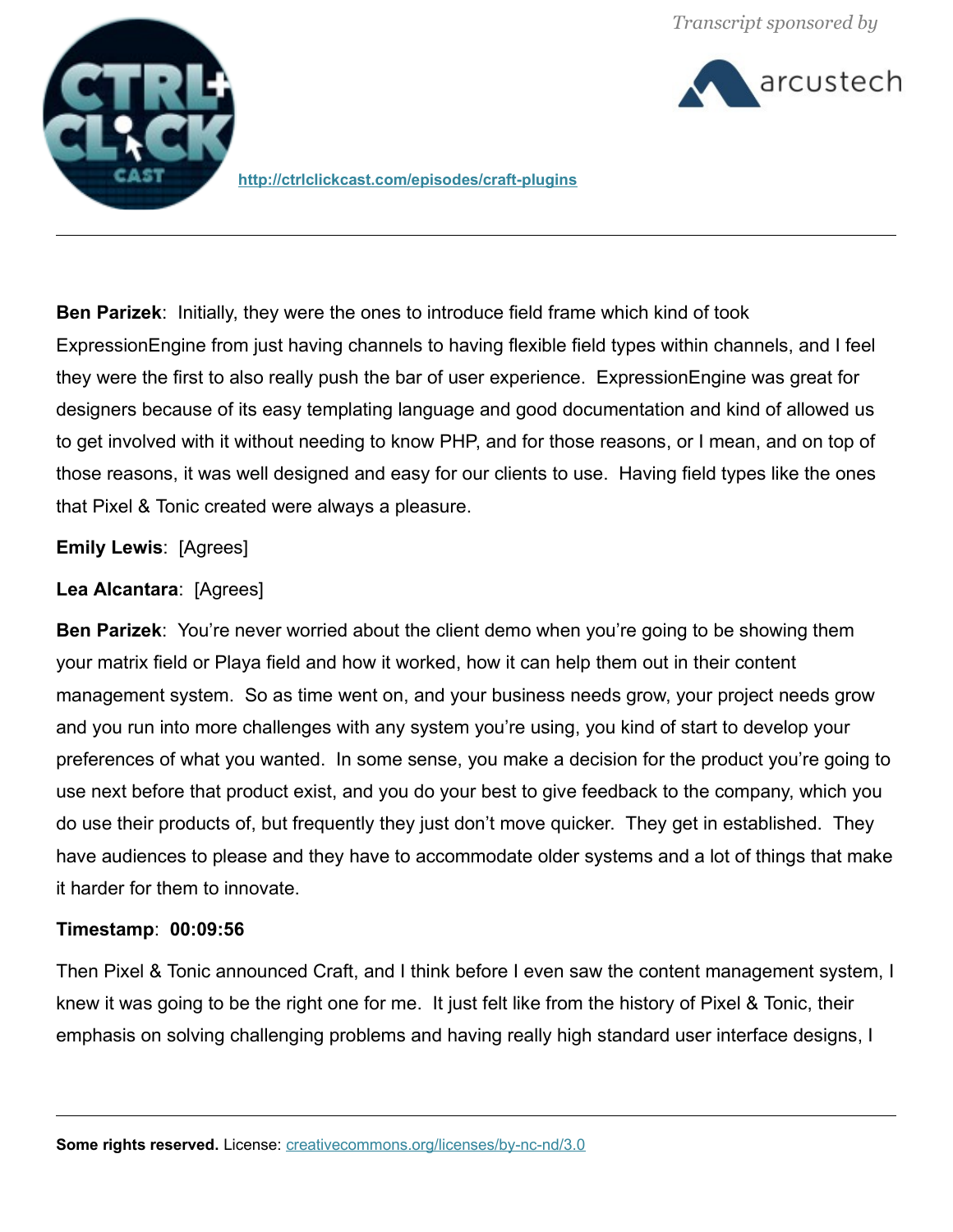arcustech



**<http://ctrlclickcast.com/episodes/craft-plugins>**

kind of assumed or took that Brandon would have a lot of those intuitions and be restless unless he was solving those problems really well.

### **Lea Alcantara**: [Agrees]

**Ben Parizek**: And it's been a long road since the private beta came out, but it's been consistent. From Day 1, I think it has really shown promise and has been taking our ability to be doing content management to a whole new level.

**Emily Lewis**: You even on your website, for (barrel strength) design, you even say that Craft is your current primary CMS. That seems to be a pretty bold business move. Once you got your hands on it, was it just a given or was it after several projects that you really felt that's where you wanted your business to focus on?

**Ben Parizek**: Yeah, I mean, you have to try things out a few times before you can, and as much as we want to say love at first sight exist, usually there's a contemplation at third sight and trying to evaluate and kind of making sure it is the right decision. So I think that the way I like to think about this is we started using it on client projects in 2012 in private beta and maybe that was a little crazy, but it just seemed like the right thing to do, and I think the way I like to think about it is it's easy to sit back and say, "I want the best tool for the job," and try to get the best tool out there on the market. I think we see this in a lot of places, and then it's another thing to say that I have a client that has current situation that is so bad and that they've asked me to come up with a solution for them that is better, and depending on their budget, we kind of have to work with tradeoffs. Maybe they have a big budget, small budget, and at a certain point, you say like, "Hey, well, I'll give you a deal if you let me do this." [Laughs]

**Emily Lewis**: [Agrees]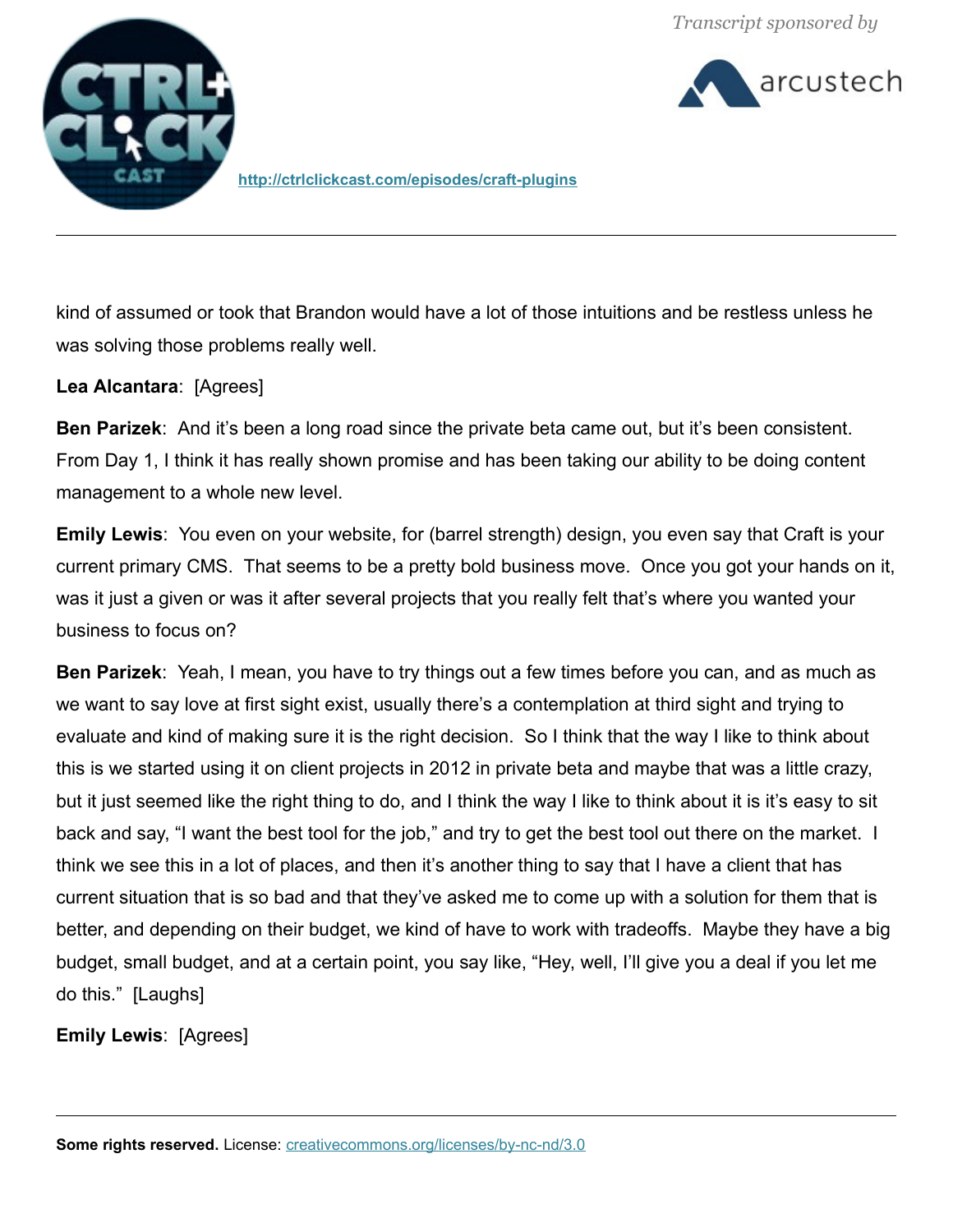arcustech



**http://ctrlclickcast.com/episodes/craft-plugins**

# **Lea Alcantara**: [Agrees]

**Ben Parizek**: And I think it's a good decision too because it will put you in a good position for this later. So we've started using it on smaller sites and sites where people were coming from just terrible content management systems, and we could have probably done anything and they would have been happier than they were. And at first, we did it on kind of low barrier to entry projects that really if we needed to rewrite, it wouldn't have been a big deal, and since then we've started deciding on it as the right platform we should be on moving forward. I've told clients, "You know, if you want me to build you a site that my team is going to be a specialist in two years, let me build it in Craft. If you want me to build it in an established product that you like, [laughs] I can't guarantee my team's enthusiasm, but we'll try to build it in what you want."

**Emily Lewis**: [Agrees]

**Ben Parizek**: And we still make decisions to go in different directions based on client situation.

**Lea Alcantara**: Sure, sure.

**Ben Parizek**: Some people just have strong reach in WordPress or EE or multiple sites, and I don't believe in like fragmenting people's ecosystems.

**Emily Lewis**: [Agrees]

**Ben Parizek**: You've got to work to what they feel comfortable with, but as far as usability and happiness of our clients, we feel that we've never had higher ratings from them since using Craft.

**Lea Alcantara**: Wow!

**Emily Lewis**: So you mentioned you worked with ExpressionEngine in the past. Do you work with any other CMSs previously or even currently depending on the project?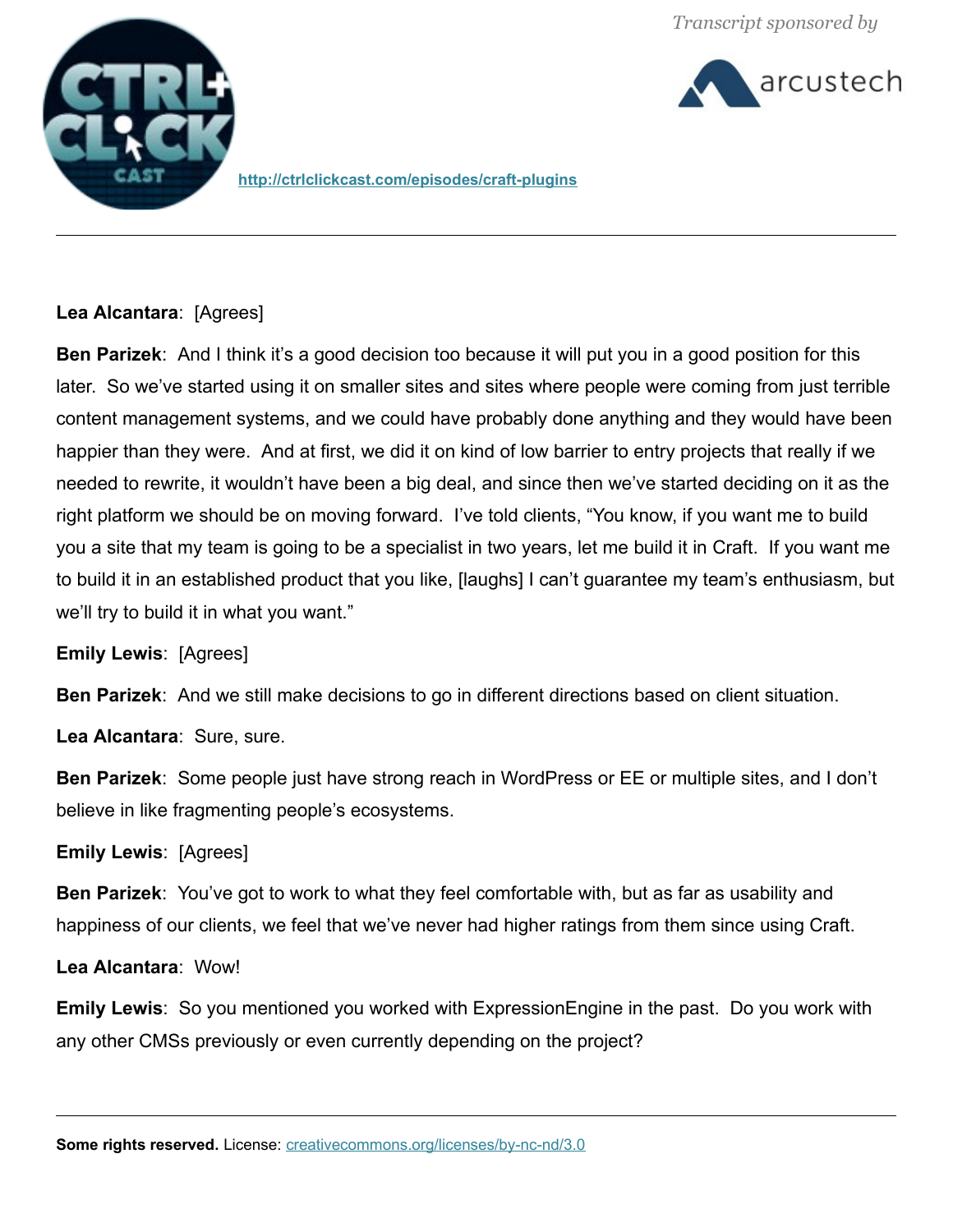arcustech



**<http://ctrlclickcast.com/episodes/craft-plugins>**

**Ben Parizek**: Yeah, I guess WordPress and ExpressionEngine have been our two big ones. As a team, we worked with a ton of different CMSs. We have folks on our team that have built small custom CMSs to over the years I've worked with Drupal and Joomla and Ektron in more of a maintenance capacity, and yeah, so we have plenty of experience with CMSs. However, as we're deciding on for our business, we started there with ExpressionEngine. We felt that was the right one at the time to be using for our client work. It led us to the right level of usability and kind of features and costs, and then WordPress is just so many people coming across the plate that have something to do with WordPress.

# **Emily Lewis**: Right.

**Ben Parizek:** It's an easy one to have. I haven't gotten into Statamic and Perch, and I hear good things about a lot of smaller CMSs these days, and I don't feel like I'm in a position to comment on them, but they seem to have good communities and good products. They just never seemed to have the right scalability or volume that we felt we wanted to have for our client projects.

**Lea Alcantara**: Well, I'm curious because you've been talking a lot about usability and user interface when you were deciding on ExpressionEngine first and then Craft next, and how happy your clients are with the UI and things like that. That seems to be designerly focused. What about the development side? Did you find that when deciding on a CMS to work with, which takes precedence when you're deciding what to work with, the client UI first or how easy it is to develop for you?

**Ben Parizek**: I guess I would say it depends on the project, and if you have a really app-heavy thing and you need to take the technical level really deep, you probably have to consider development to some degree first. But I feel most of what we work on is client services and content management focused or I mean, I guess I should frame that, in the content management industry, usually you're solving the problem of how do somebody manage their content.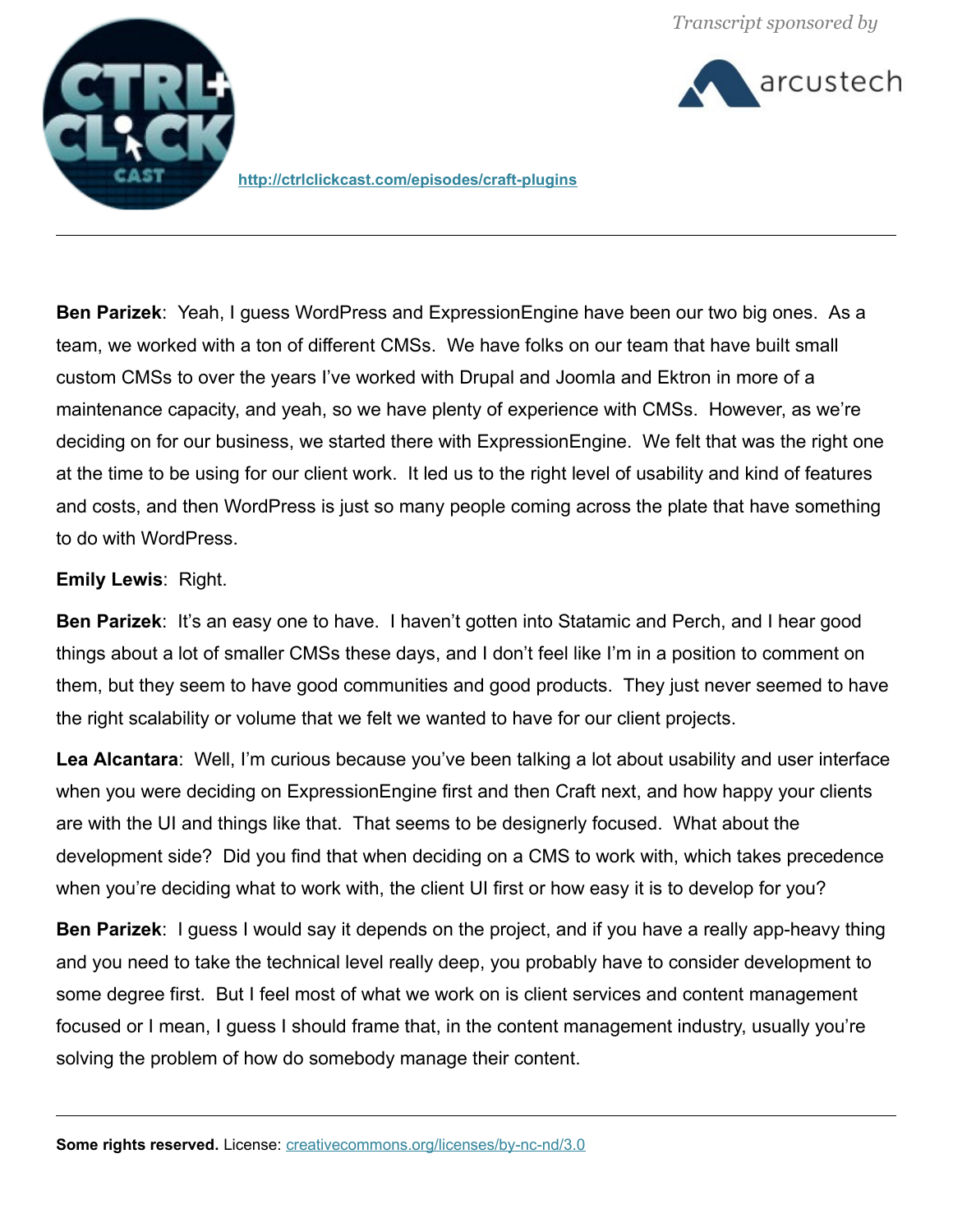



**http://ctrlclickcast.com/episodes/craft-plugins**

### **Lea Alcantara**: [Agrees]

**Ben Parizek**: And so I like to tell most client when they come in to me and they ask for a website that they're actually asking me for two websites. They're asking to build one for their audience.

# **Emily Lewis**: [Agrees]

**Ben Parizek**: And they want that to be branded with their messaging and communicate with their audience effectively and be easy to use for their audience, and they're asking you for a second one which is the website that faces them every day when they log in and have to use it. Most of the time in business sketches, the clients never see that second website. Everything they're told is it's usable. It will be usable. It will be flexible, and usually what that means is based on the current standards in our industry, we'll do the best we can to make any fields editable that we can for you and not give you too much control to screw up your website.

### **Lea Alcantara**: [Laughs]

**Ben Parizek**: And I think finally, I think EE solved that to some degree. It made that conversation easier. WordPress over the years has gotten more plugins and kind of flexibility to do that a little bit better, but you have to work really hard.

### **Emily Lewis**: [Agrees]

**Ben Parizek**: And both of those, if you look at the underlying information architecture and data structure of the system, they're not designed around the problem of content. They kind of originate from this problem of blogging and it get bent and twisted into the problem of content.

### **Emily Lewis**: [Agrees]

**Ben Parizek**: And I think Craft to me is the first system that I've worked with from the ground up that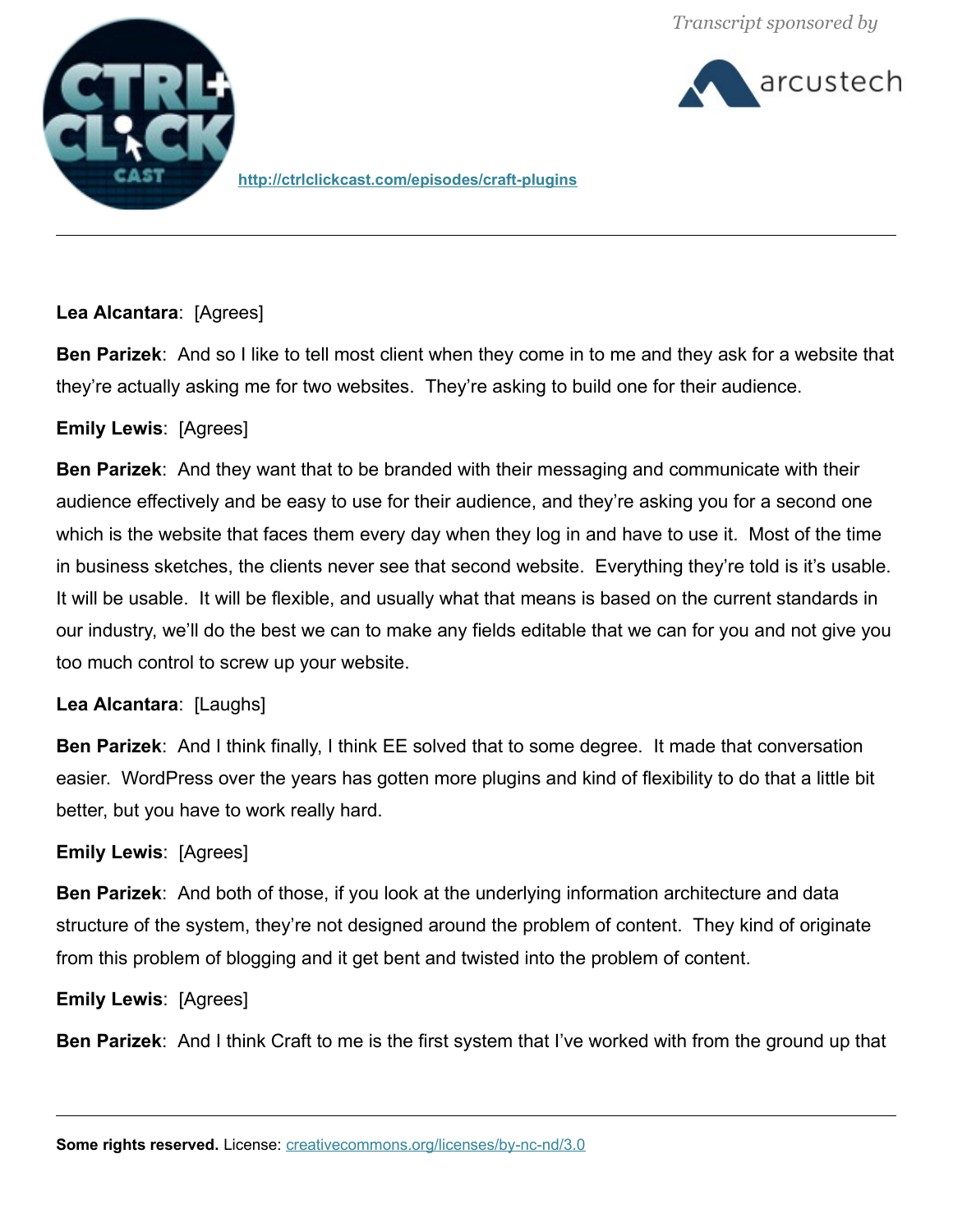



**<http://ctrlclickcast.com/episodes/craft-plugins>**

it is designed for content, and every decision made in the system looks like it's designed for content. It reads like it's designed for content, and when you get to that user interface layer that you're handing off to the client, it feels like you're handing them something off that's designed for content.

# **Lea Alcantara**: [Agrees]

**Ben Parizek**: In Craft, a shortlist of features that are great in Craft when they started, Craft allows you to create single pages for your content, a really basic thing. Every site has an About page or a Contact page that you kind of just want a dedicated page to, but no other system is using that—I'm being blanket statement-y here from my own experience. I'm sure there are more systems out there that address these problems in different ways that I haven't had the chance to work with. But Craft allows you to manage single's content. It allows you have hierarchical content or re-orderable content right from the get-go. It allows you to have multiple entry types within your content and it allows you to have multiple entry layouts within your content as well, which really allows you the flexibility to solve your client's problems better.

### **Emily Lewis**: [Agrees]

**Ben Parizek**: A lot of these problems are complex and you need the granularity of multiple layouts within layouts kind of, and you don't want to give them too much control because they don't have the technical proficiency in many cases, but you do want to give them the control over their content in that area, and it's been really hard to doing, but Craft solves it extremely well.

**Emily Lewis**: And right out of the box. You don't have to get a whole bunch of add-ons or plugins to enable that sort of stuff.

**Ben Parizek**: Correct, yeah.

**Lea Alcantara**: But our topic at hand is add-on development, but right before we get into that, which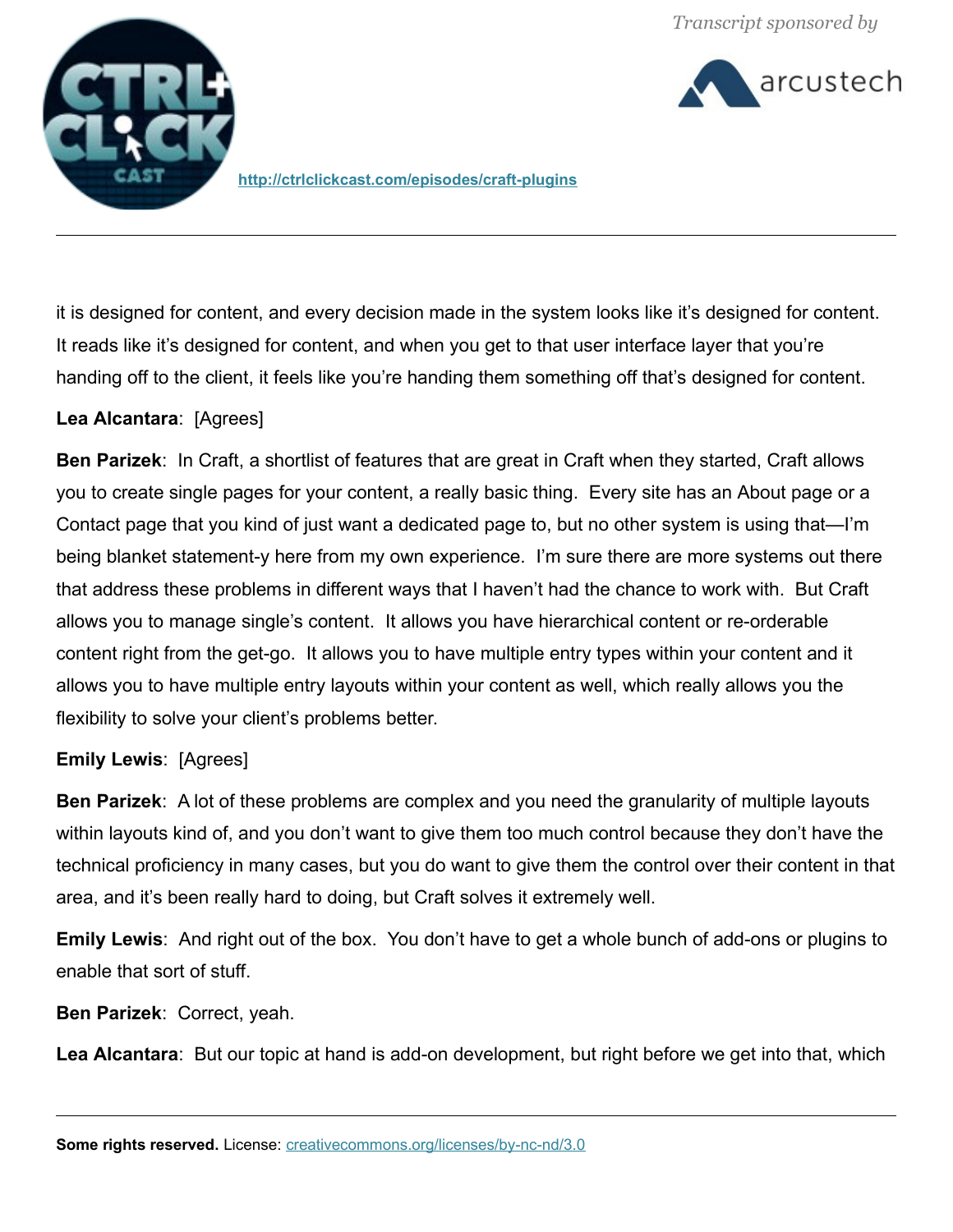arcustech



**http://ctrlclickcast.com/episodes/craft-plugins**

some can argue it's more of an advanced discussion, let's talk about the fundamentals. You are teaching virtual classroom actually on Craft fundamentals. How is that going?

**Ben Parizek**: Oh, it's going great. We're having a lot of fun with it, and yeah, it's going great. I think for those folks, we're getting good feedback and it's been fun to really kind of have to structure our knowledge about Craft. I mean, structure my knowledge about Craft in the sense of understanding how the principles in Craft kind of stack on top of one another as we're introducing them.

Lea Alcantara: What's the most surprising thing so far that you've found since teaching these fundamentals?

**Ben Parizek:** It's a hard question I guess. I think in some sense it's the obviousness of it.

# **Emily Lewis**: [Agrees]

**Ben Parizek**: I feel like my background, I actually taught Economics. I taught Economics after I graduated. My degree is in Economics, and I was involved in the education industry for a while, and I feel like the education in the user interface world kind of all have a similar problem in that you're trying to communicate complex ideas in a simple way, and they have different components. In education, you get more of a real-time component in the classroom where you can have a back and forth. With UI, it's more like a book or something where you're actually kind of laying out your argument and your presentation and somebody has to interact with it at a different point in time than you.

### **Timestamp**: **00:20:00**

So I guess one of the surprising things I feel is I feel like I look at these things Craft is doing, things that for ten years I've been trying to find something to do for me and that Craft is finally just doing it the way that it feels right to be doing it, and you think that would be hard to explain, and then you'd give the examples and it really isn't that hard to explain because it maps well to the problem we\re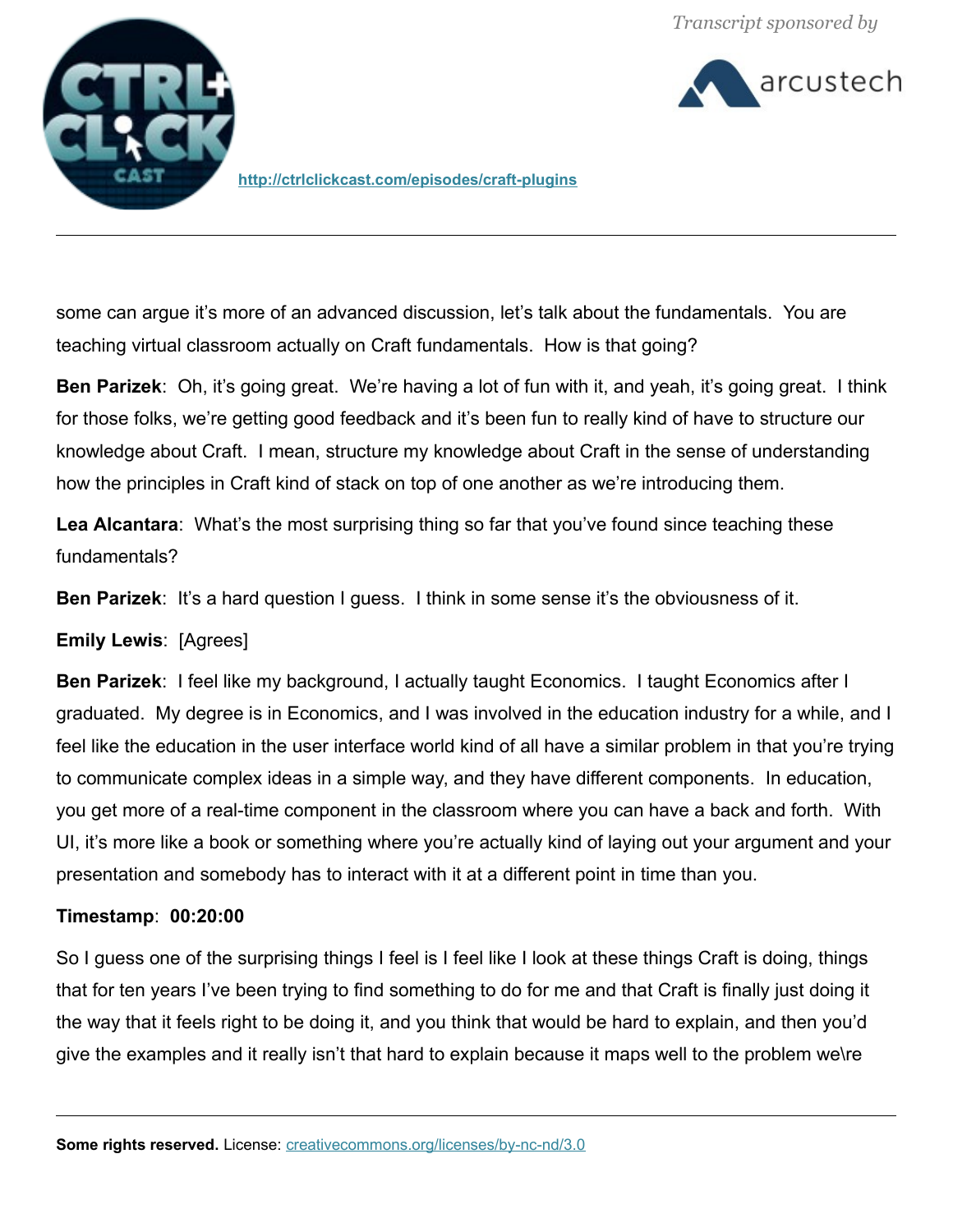



**<http://ctrlclickcast.com/episodes/craft-plugins>**

dealing with in the world.

**Lea Alcantara**: [Agrees]

**Ben Parizek**: So in some sense the biggest surprise is that it's almost obvious what we're doing. [Laughs]. It's really just kind of connecting the dots on how to output the content and interact with the system that needs to happen.

**Emily Lewis**: What's the agenda for the class? Like what are the fundamentals you're covering?

**Ben Parizek:** It's an intro to intermediate class, so we're starting off just kind of in general with "Here's Craft. This is how we add content. These are the different types of contents in the system. These are how fields work." And then we're trying to expand on those concepts, and we go through templating, how we're outputting all of the data in our system in templates as well as starting to look at users and how we interact with users on the site, how we deal with multiple languages. Craft has a great localization support if you need to have a multilingual site. We'll look at deploying the multiple environments and stuff too, and just going through a lot of the features, entry types, matrix, interacting with more complex types of content in Craft.

**Emily Lewis**: How do you feel the learning curve of your students? Are they picking it up pretty quickly?

**Ben Parizek**: I think we're getting good feedback. I'll say that.

**Emily Lewis**: [Laughs]

**Ben Parizek**: I feel I'd step out of line if I speak for other people speaking about me. [Laughs]

**Emily Lewis**: [Laughs]

**Ben Parizek**: So I feel that's best spoken by them, but I do feel that we're making progress in the

**Some rights reserved.** License: *creativecommons.org/licenses/by-nc-nd/3.0*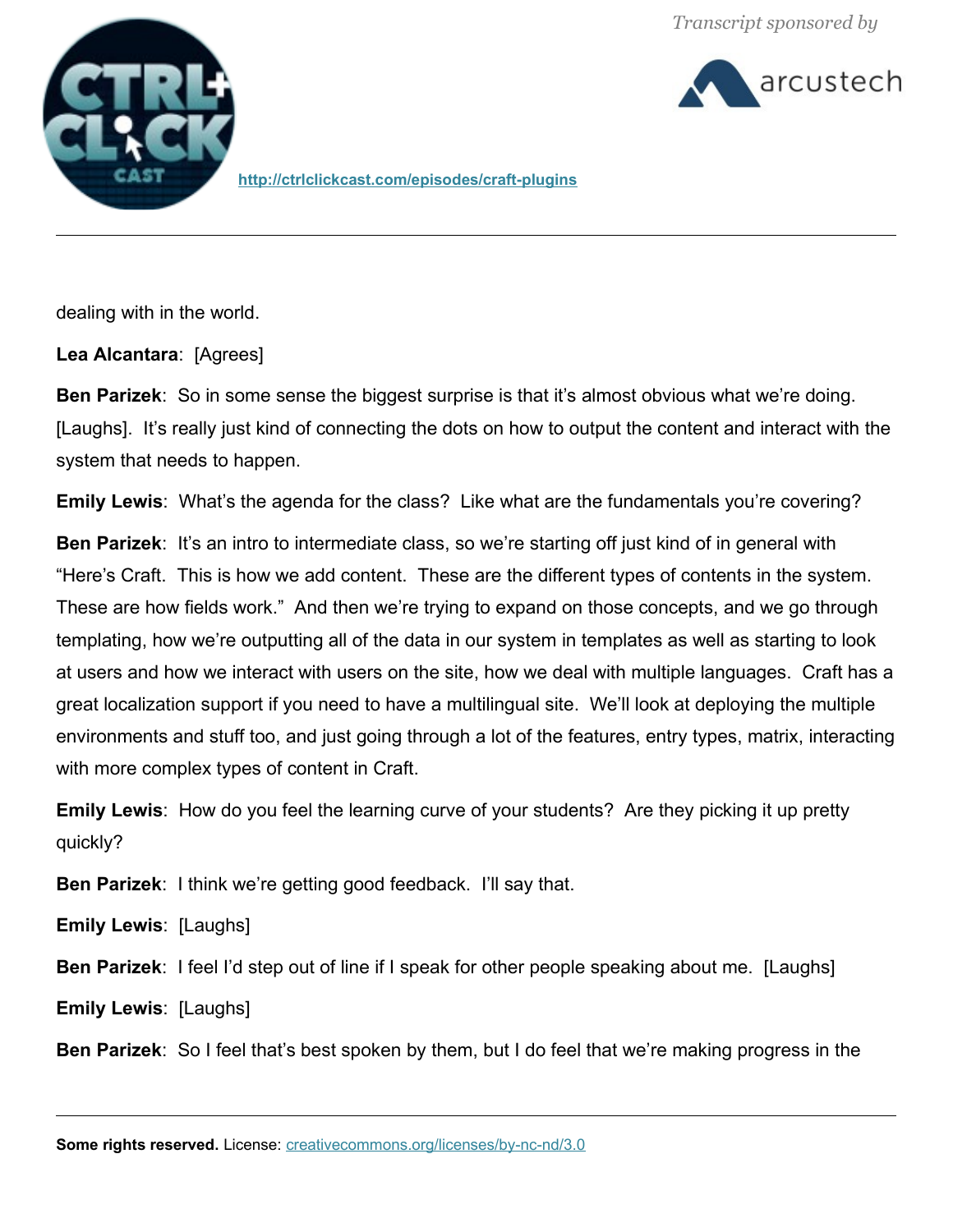arcustech



**<http://ctrlclickcast.com/episodes/craft-plugins>**

course. We're covering more complex concepts and the questions are good. They reflect understanding of what we're talking about and also pushing the boundaries of what we're talking about to a deeper level.

**Lea Alcantara**: Well, before we go on, we'd like to take a moment again to thank our sponsor, [Squarespace](http://www.squarespace.com/click) who make it really easy to get a website up and running. So even though I'm not a huge sports fan, I really enjoy watching Super Bowl ads and apparently, [Squarespace](http://www.squarespace.com/click) had a spot for the Super Bowl.

#### **Emily Lewis**: I saw it. [Laughs]

**Lea Alcantara**: Yeah, so we'll have a link in our show notes to that one. They're also seemed to be really busy releasing a ton of new features including a logo generator and e-commerce integration with Stripe, so it looks like they're really trying to be an all-in-one business solution to get someone up and running. If you can't wait to try the service out, they're giving our listeners a free trial and 10% off their first purchase. You just need to go to [squarespace.com/click](http://www.squarespace.com/click) and use the offer code CLICK. Now, back to the topic at hand.

**Emily Lewis**: So Ben, you obviously must have a solid understanding of the fundamentals to get into add-on development. So was that your process? You sort of messed around with the site, experimenting it, trying it on some smaller projects, and then you moved into add-on development, or did you try and kind of learned that at that same time you were learning Craft from just building a basic CMS?

**Ben Parizek**: I don't recall. We started using Craft pretty early, and right off the bat, there was a document. There still is very light documentation on how to do that, and so I'd say for the first six months or so, the main documentation we had when using the system was the Craft app folder itself,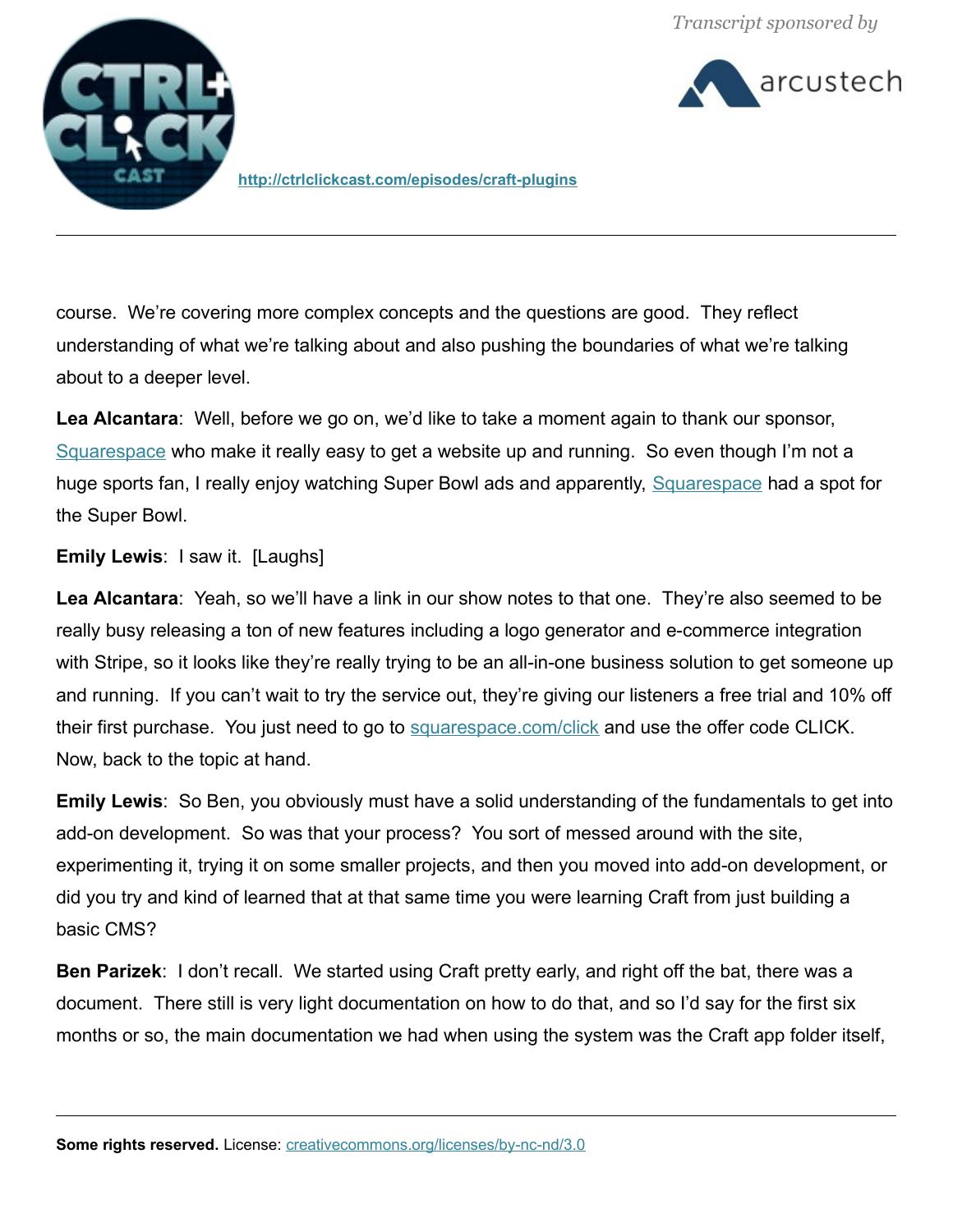



**<http://ctrlclickcast.com/episodes/craft-plugins>**

and one really cool thing about Craft is that the whole control panel is written in the Twig which you use in your front-end templates, and the whole control panel is written in a similar folder structure as you would structure your plugins, and so as you run into problems…

I don't feel you should go out of your way to make plugins if you don't need to. Plugins are kind of what you do when you reach for something and it's not there and you decide like, "Okay, well, we really need this or we can't do this in another way. Let's explore plugin development." So I guess since we started with Craft so early, there were a lot of things that weren't there that we were reaching for and it was natural too since we wanted to be using Craft so early we had to build a lot of these little utility plugins that helped us output an Archive page or kind of simulate category functionality or something like that. Well, Craft kind of added more features that could help us handle more complex situations.

So I think right off the bat, we were reaching for plugins. We were reaching for plugins, but I'd say half of the paths we started down to create plugins kind of got solved by Craft natively and we actually can remove a lot of those little utility plugins we created along the way, but they were great training wheels to get us started and building more complex plugins as well.

**Emily Lewis**: So you're using the term "plugin," do you use plugin and add-on interchangeably? Do they mean the same thing in the Craft universe?

**Ben Parizek**: I think so. I'm not going to complain if somebody uses one or the other. Craft uses the word "plugin." I think we have summarized in the EE community to kind of call things add-ons because there are so many different names for them.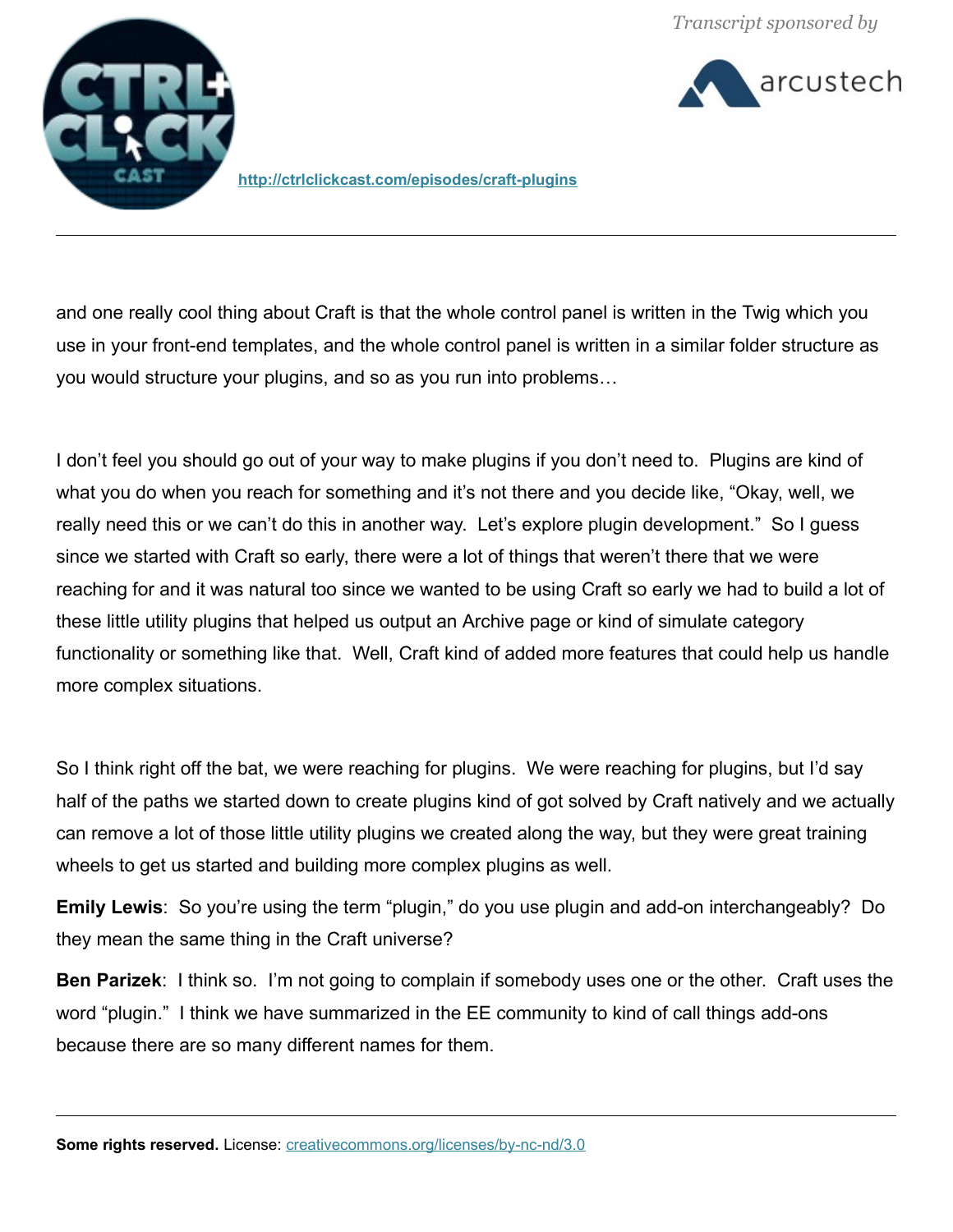



**http://ctrlclickcast.com/episodes/craft-plugins**

**Lea Alcantara**: [Agrees]

**Ben Parizek**: I think they mean the same. It's just something that extends the system and allows you to do something more with it.

**Emily Lewis**: Now, had you have that same approach with WordPress or ExpressionEngine if you're needing to solve something yourself and developing an add-on or a plugin for another content management system?

**Ben Parizek**: Yeah, we've done the same with WordPress and ExpressionEngine.

**Emily Lewis**: How would you say is Craft? Is it unique in terms of developing for Craft versus those other ones, or is the process still the same, it's just the language is different?

**Ben Parizek**: Well, I think from the business sense, you're really solving a problem for a client and it's the same. I think under the hood where it starts to get a bit different, and I guess I'd say I feel less dirty after I build a Craft add-on.

**Emily Lewis**: [Laughs]

**Lea Alcantara**: [Laughs]

**Ben Parizek**: I feel like I'm more likely to want to share it. Maybe that's why I'm on here today even. We've built several things for ExpressionEngine and WordPress and maybe we're just lazy to market. There are a lot of solutions out there that we didn't need to kind of duplicate, but I just never really felt the need or a desire to release what we have done there.

**Lea Alcantara**: [Agrees]

**Ben Parizek**: And with Craft, it's really a pleasure. I guess it feels native what you're doing. You feel like you have the flexibility. You feel like you have the flexibility to work in the languages that you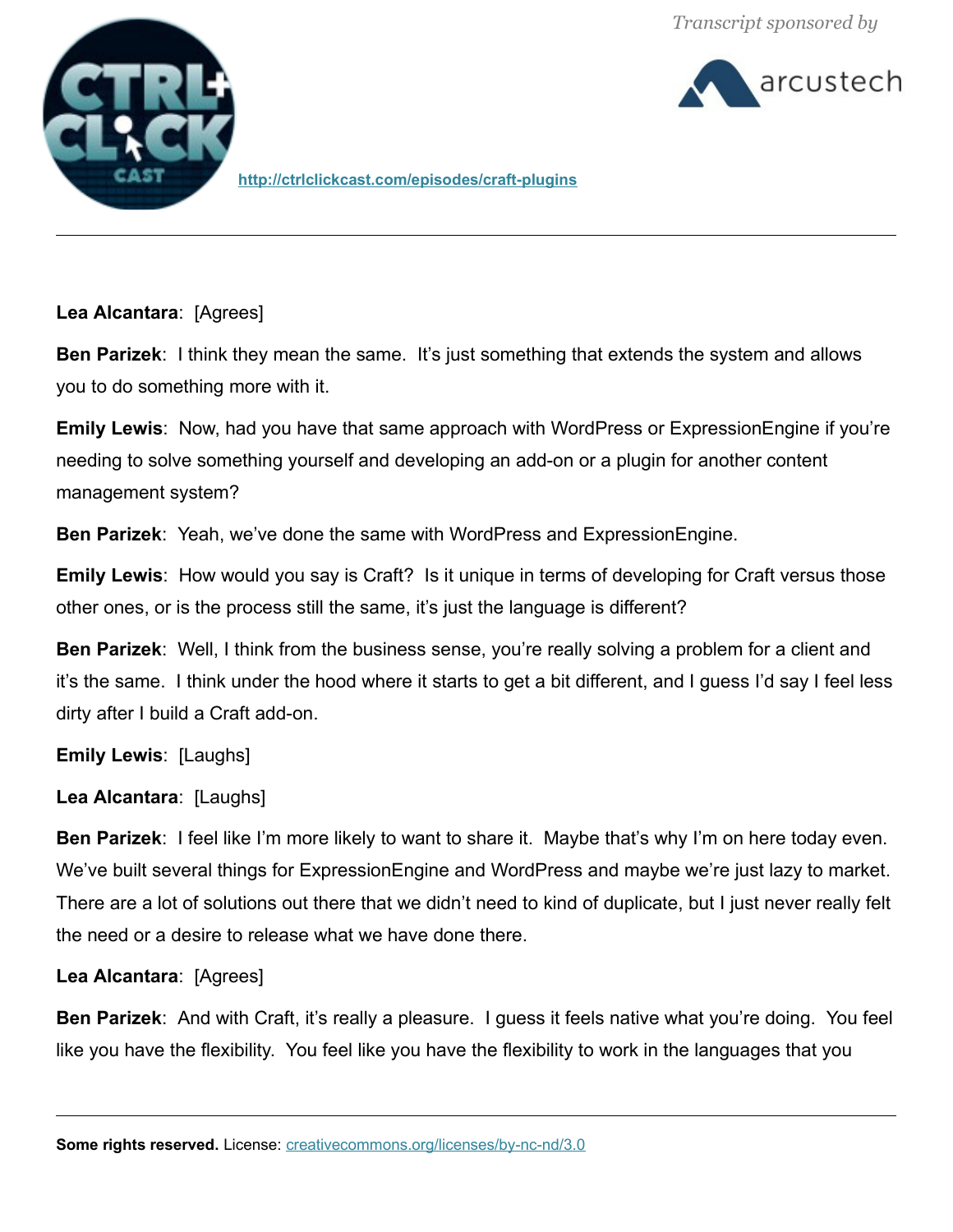

arcustech

**<http://ctrlclickcast.com/episodes/craft-plugins>**

know. I don't know how to say this. I come from a design background, and one of the things that we work with as designers is HTML and CSS, and if we're going to design something, just give us the HTML of it and we can work it out and make it happen. Designing for other systems in my experience, it's always been a challenge to just have HTML or CSS without having to kind of jump through hoops and you feel like you had to be out putting some things in PHP or not having other things available.

One of the things I think Craft really succeeds at is you have a templates folder where you kind of can keep your HTML files and your Twig files, but in your plugin you have a templates folder as well, and it's very intuitive that you can keep it structured like you would your HTML on the front end of your site. You can work with it like you would the HTML on the front end of your site. It displays in the graphic control panel, but it's very intuitive to work, which I think gives you a lot more control or comfort in working with the UI and things that you're doing there.

For the most part, Brandon has done most of the work you need for the UI as well. A lot of your plugin development, you can kind of extend what he's doing or what Craft is doing natively in the control panel and focus on the business logic or the problem you're solving. So yeah, I'd say it's a very intuitive plugin architecture and once you get into it, it's really easy to work with.

**Lea Alcantara**: Well, you mentioned about how sometimes Brandon already has laid the foundations to make things easier. What do you think the best way is to approach add-on development while remaining compliant with the native functionality and the rules of making sure you don't actually break the native system?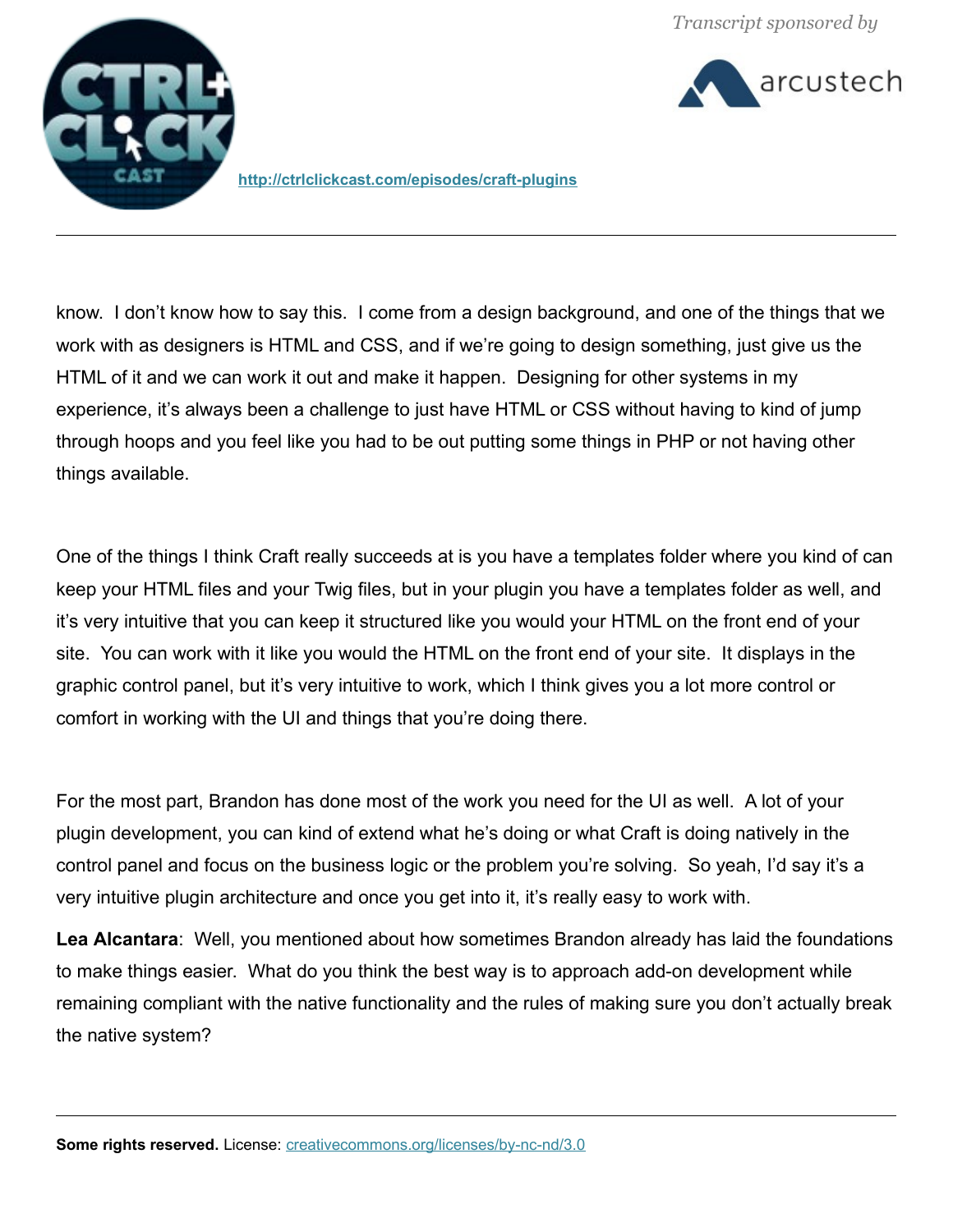



**http://ctrlclickcast.com/episodes/craft-plugins**

**Ben Parizek**: It's a little hard with Craft right now because documentation is a little thin in that respect. So I guess some of the things we've done were kind of using undocumented functions and now and then something will change and break, but we're stepping over that line on our own and by choice. Pixel & Tonic is very clear in saying that they're not going to break things for us, and if they do need to break something they'll do it at a point release in the future. There's a developers community for Craft on Google Plus and Brandon and Brad are very open about kind of what we can use and can't use reliably. So if you just look at the documentation, it's harder to tell the whole story, but if you start reaching out and communicating with Pixel & Tonic and the community in general, I think there is more knowledge and clarity on what we can be doing and can't be doing kind of within that framework. With that said, Craft is built with Craft to some degree.

### **Emily Lewis**: [Laughs]

**Ben Parizek**: So frequently your best example is just looking at what Craft is doing itself and understanding what's going on there, and you can follow a lot of those conventions to keep your code similar to what it's doing and kind of understanding the conventions they're using without stepping too far outside the box.

### **Timestamp**: **00:29:44**

**Emily Lewis**: So when you've decided to build a plugin for Craft, what's your process for that? Do you sort of scope out the problem and the solution that you want like whiteboard or paper first, or do you dive right into the programming first? Do you use Version Control in your development for that?

**Ben Parizek**: Yeah, the start of the process is good old fashioned pencil and paper, I think it is. Usually when you finally reached that point where you need to solve a problem, I find that I work best if I just turn off computer and head to the coffee shop with a notebook, and I've been using props. It's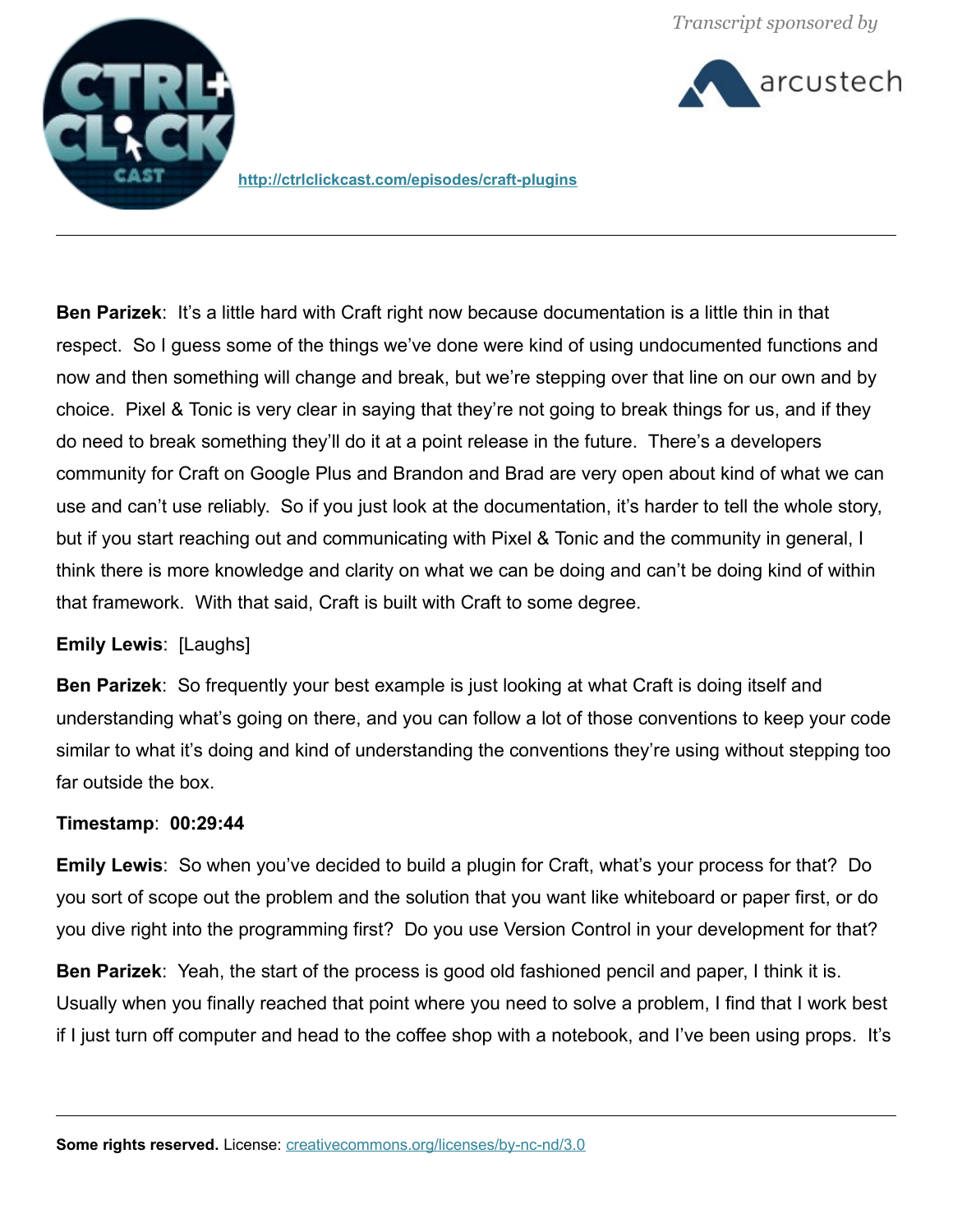



**<http://ctrlclickcast.com/episodes/craft-plugins>**

my new favorite tool in my toolbox.

There's a new note binder called Sorta. Sorta.la is their website. But it's a note binder that you could rearrange the pages in so it's kind of like a big binder clip, and I find it a really useful tool when kind of concepting add-ons or larger add-ons that we're working with because you generally don't have a contiguous flow, I guess. One day you might kind of map out certain features of the add-on and another day you might come on to other features and in between you might have taken notes on three or four other things, and if you have a note binder that's like got a bound edge, you can't kind of rearrange the pages to kind of reorder. So I find myself kind of over the course of a couple of weeks or months, you're laying out the different parts of what you want to be working and then having the ability to kind of recompose them, reorder them and just kind of see it all on paper.

So paper is definitely a big part of that process, and then comes the development, and in some part, just good development practices are good there and trying to follow conventions of Craft where possible or if EE is the system it's built on if necessary. If we can't kind of follow Craft convention, we might follow EE convention or following Twig conventions and your HTML and CSS conventions where possible.

We do use Version Control. We use Git and keep our projects in a repo with different features of a plugin might be on separate branches of that repo, and then another cool thing that Craft has, actually it's kind of reaches the limits of my development knowledge, but Craft has built in testing. I think they use PHP unit and there is basically a test folder that you could have in your plugin, and you can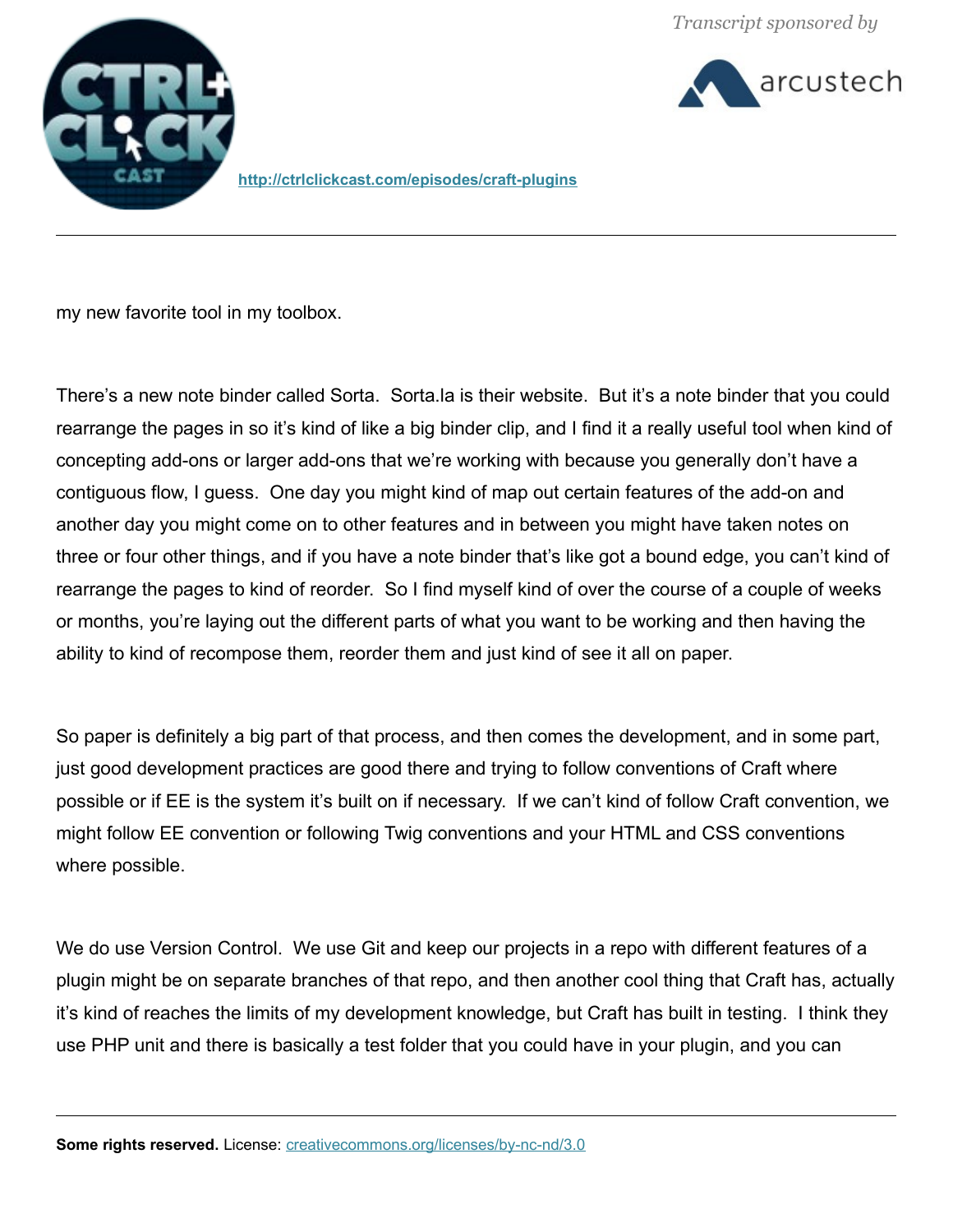arcustech



**http://ctrlclickcast.com/episodes/craft-plugins**

extend the Craft test file. I'm going to get this wrong if there are developers listening, but this is the general idea. You could kind of extend what Craft is doing to do testing, and then write tests for your plugins if you choose to.

So we're not doing that on all of our plugins by any means. There are a lot of small plugins that are just short and sweet and don't need too much, but we've been working on several more advanced plugins as well, and for those, we're beginning to integrate testing functionality just because it will be more important that they are stable as we make the changes in the long run.

**Lea Alcantara**: So you're talking about your testing process. Do you believe in beta or silent releases, or do you try to get it out in the real world as soon as possible?

**Ben Parizek**: Well, I guess I speak more as a consumer than a business owner on this topic sometimes, but we've just started entering this plugin market, and with Craft, it's kind of our first releases into the wild here, and I enjoy the beta release or silent release or whatever. Generally, what happens is kind of we're solving a client's problem and we're using something internally. We'll try to put it on as many of our own sites as we can just because we kind of can keep an eye on it and improve on it there, and then as we feel it's a bit more stable, we start to kind of just mentioning it more out and about, and as we see people post in the forums that they might have needs, we've been working on a forum plugin and you'll see that one kind of pop up a lot in the forums people are looking for contact form solutions or multiple forum solutions on their site.

We've just started to release that, and I'd say that's one of our more advanced plugins that we started to kind of released in private beta status, and we quickly started to get feedback on scenarios that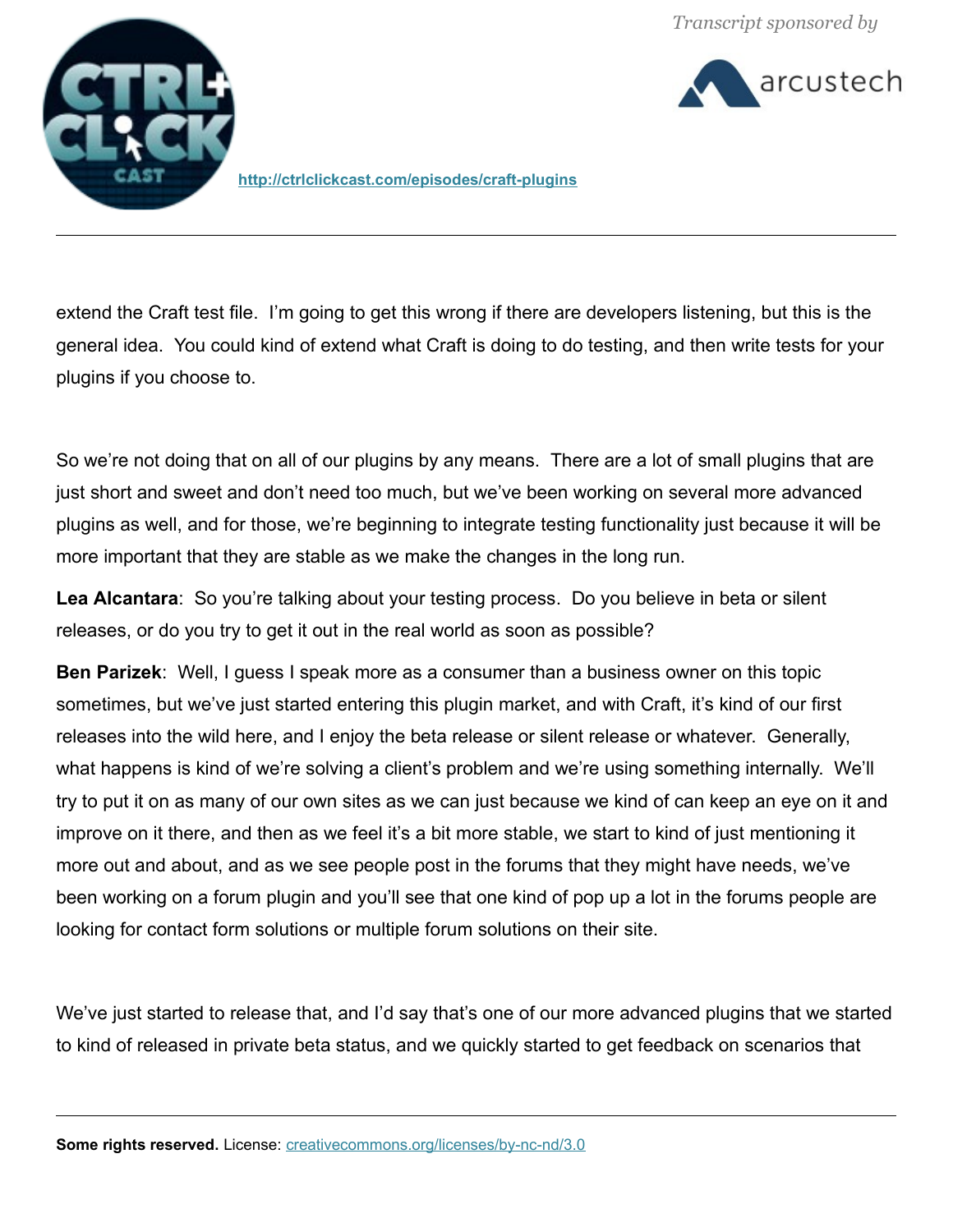arcustech



**<http://ctrlclickcast.com/episodes/craft-plugins>**

you didn't predict or used cases that are just right under your nose and you didn't notice them because they weren't your user's case.

#### **Emily Lewis**: [Agrees]

**Ben Parizek**: And that's been very helpful. I think very quickly and just sharing the add-on with five or ten people, we got enough feedback. I feel to like really polish up and make it a lot more solid right out of the box. So I do think we will continue to do silent release. I don't know what you want to call them, but silent, private beta release is just get folks using them in more real world scenarios and get that feedback to kind of build into the product and solve issues of why it might have been unstable or not the best way to approach part of it.

**Emily Lewis**: Well, continuing to sort of like the business aspect of building plugins or add-ons, let's refer to this form plugin that you've developed. Have you decided whether you'll make that commercially available, or will it just be free? And then to extend on that, does that dictate your approach with documentation and support?

**Ben Parizek**: I think there's one unknown kind of in the picture still and that Pixel & Tonic is coming out with a plugin store. They've said so many times, but the time line is a little unclear as to when that might happen. So we're interested in making some of our plugins commercial, and I think that has to be done in the sense of we haven't entered that market before though so that's new to us. We can learn from our experiences watching the EE or WordPress community on how they've handled add-ons, but it's going to be a new adventure for us, and I do think you're right spot on bringing up support and documentation next because they go hand in hand. If we're putting our plugins out there in the wild, we want to make sure that people either know that we're not around. We don't have the time to be supporting this, and we just put it out because we wanted to share, or that this is something that we were going to be around for and we're going to do our best to help people solve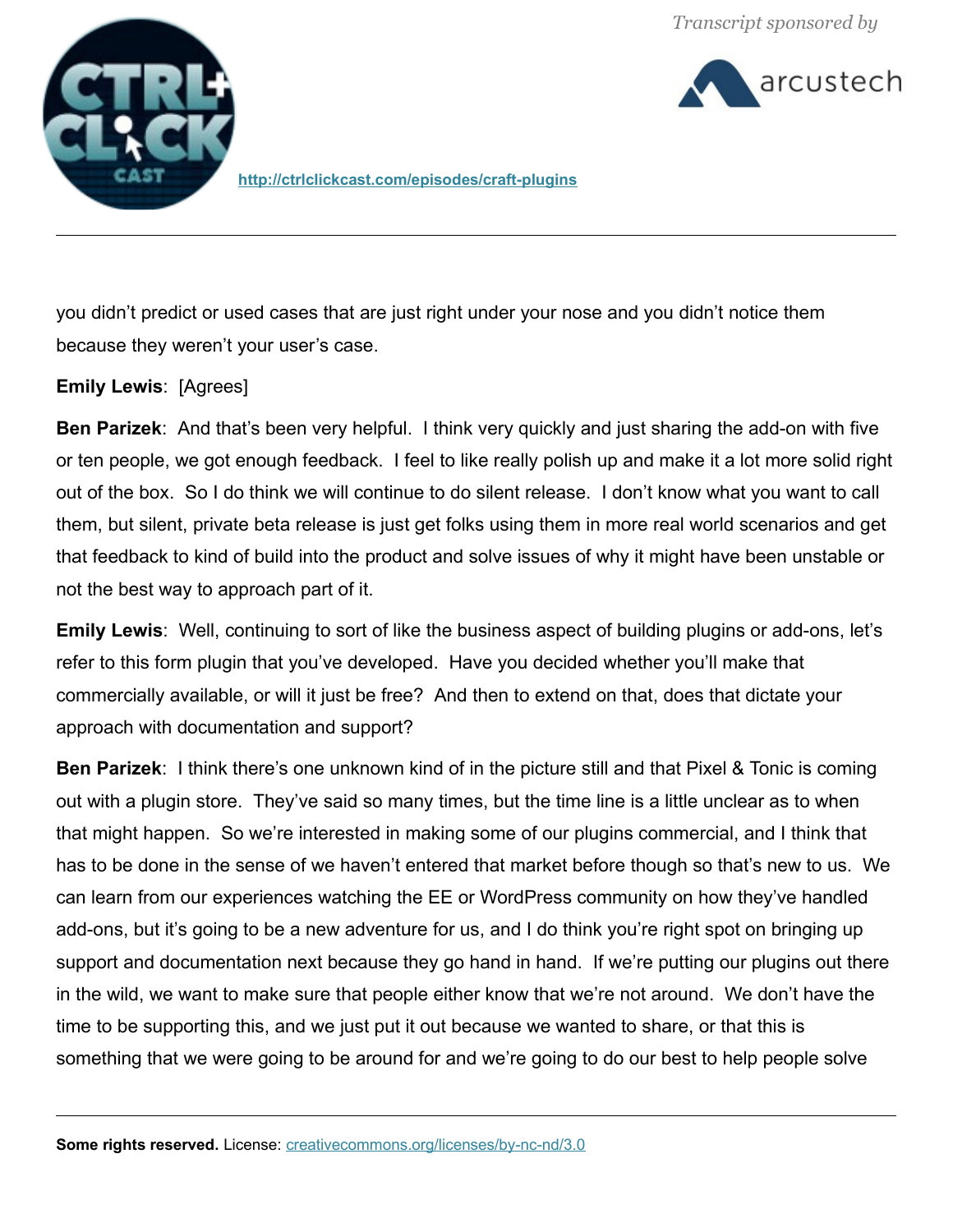arcustech



**http://ctrlclickcast.com/episodes/craft-plugins**

problems when they come up.

So we're new to that, so we need to figure out how we need to be pricing that, how we need to be thinking about it. I think the biggest part of it probably is proper documentation and training resources to help people not have to have needs for support, and creating stable plugins so they do what they're expected to do and don't cause many problems, and so to that extent we are working on documentation and we are trying to build testing and things like that into our plugins to reduce the number of errors that we will have to be dealing with down the road. I think as the plugin store comes out we'll start to see more about how those plugins might be integrated into Craft and what might make sense as to how we frame the commercial nature of our plugins.

**Lea Alcantara**: I'm curious since you've got an education background and you're currently teaching Craft fundamentals in terms of documentation, do you believe that text documentation is enough, or do you think that if even though that's just an add-on, I mean, how far should people or do you want to take documentation?

**Ben Parizek**: I'm fascinated with documentation. One of the reasons we started Straight Up Craft was we've been taking a lot of time to learn about Craft and it just seemed like we had all this knowledge and why don't we start trying to share it, and so when I created Straight Up Craft, it's kind of a pet education project, and it's not really where I'd like it to be yet in that sense. We've been busy and we've got a lot of features upcoming on Straight Up Craft that are more targeted at sharing howto examples and tutorial content.

In my view, one of the ways we learn is by observing patterns, and like you said, reading text

**Some rights reserved.** License: *creativecommons.org/licenses/by-nc-nd/3.0*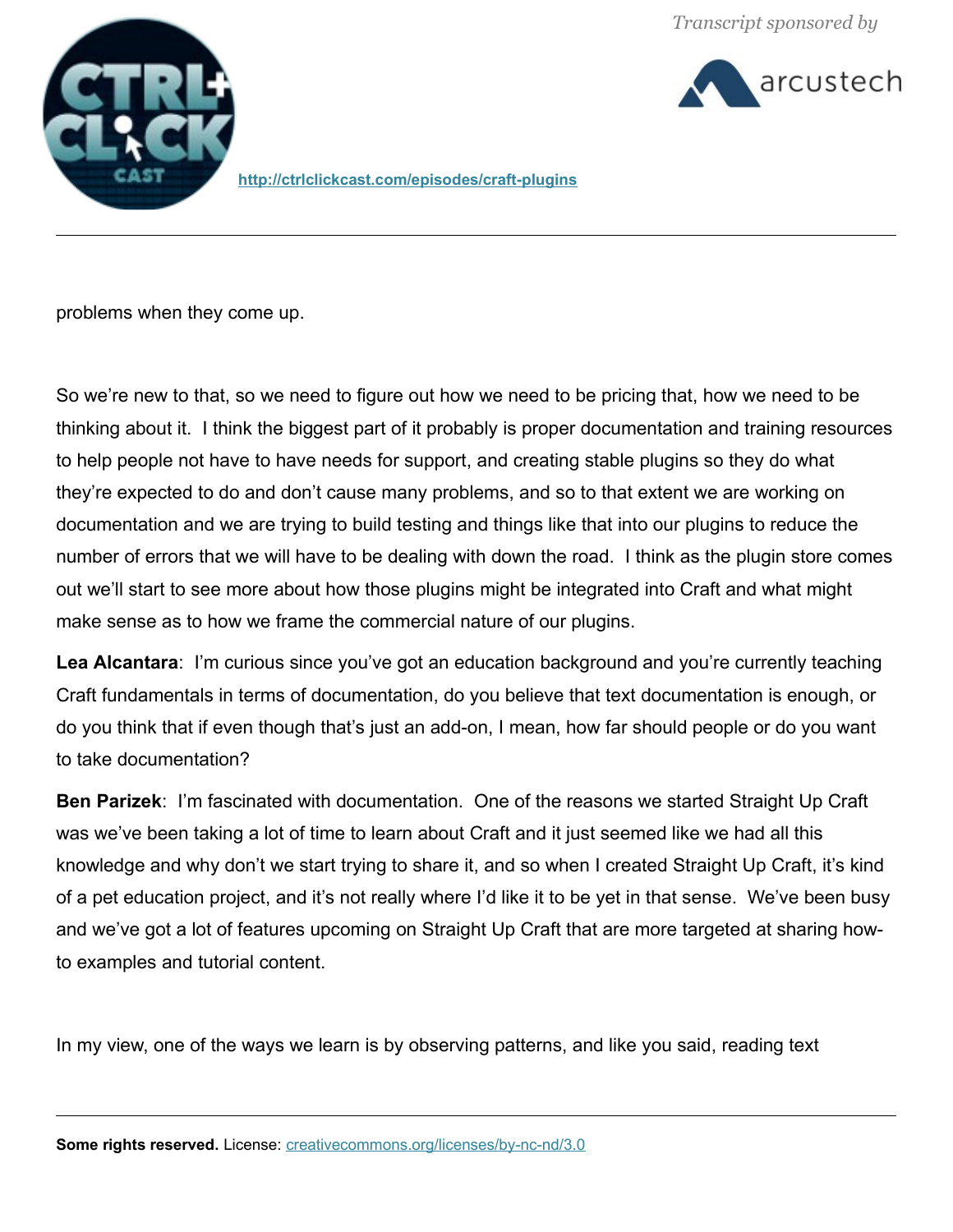



**<http://ctrlclickcast.com/episodes/craft-plugins>**

documentation is one way to acquire knowledge, but there are other ways. There is screencast. There is video. There are tweets and whatever else, and I think each medium kind of has its pros and cons. I think text base and screenshots are great if somebody is just trying to scan for something quickly. Whenever you're trying to scan for something quickly and you come across a screencast or something as your only means of taking in the information, it's always a very frustrating experience trying to shoot through the video to different points, guessing at where the one piece of information you might need is, and in that case, having text documentation is great. Text documentations are more likely to come up in search if you plan your pages well, and around the questions at hand.

With that said, if you're new to a topic, I think a screencast or something like that is another good option to have on the plate. So having that first person experience kind of sitting down in the pilot seat with the driver and seeing things first hand is better. We remember things better when we do that. When we visualize our problems and work through them at our head, retention is improved, and so I think having good screencast on certain things could also be helpful to that extent, and then I think, yeah, kind of training people to know where the right resources is worth it. It takes a lot of work though.

I think one of the problems is not everybody approaches the question from the same perspective, and so documentation here is kind of you're forced to commit to a hierarchy on how you're approaching that, and unless you start adding kind of multiple layers from… I don't know, unless you start layering that in different ways, it's hard to approach a hierarchy from multiple [laughs] hierarchies. I don't know how to say that. So yeah, I'm going to stop.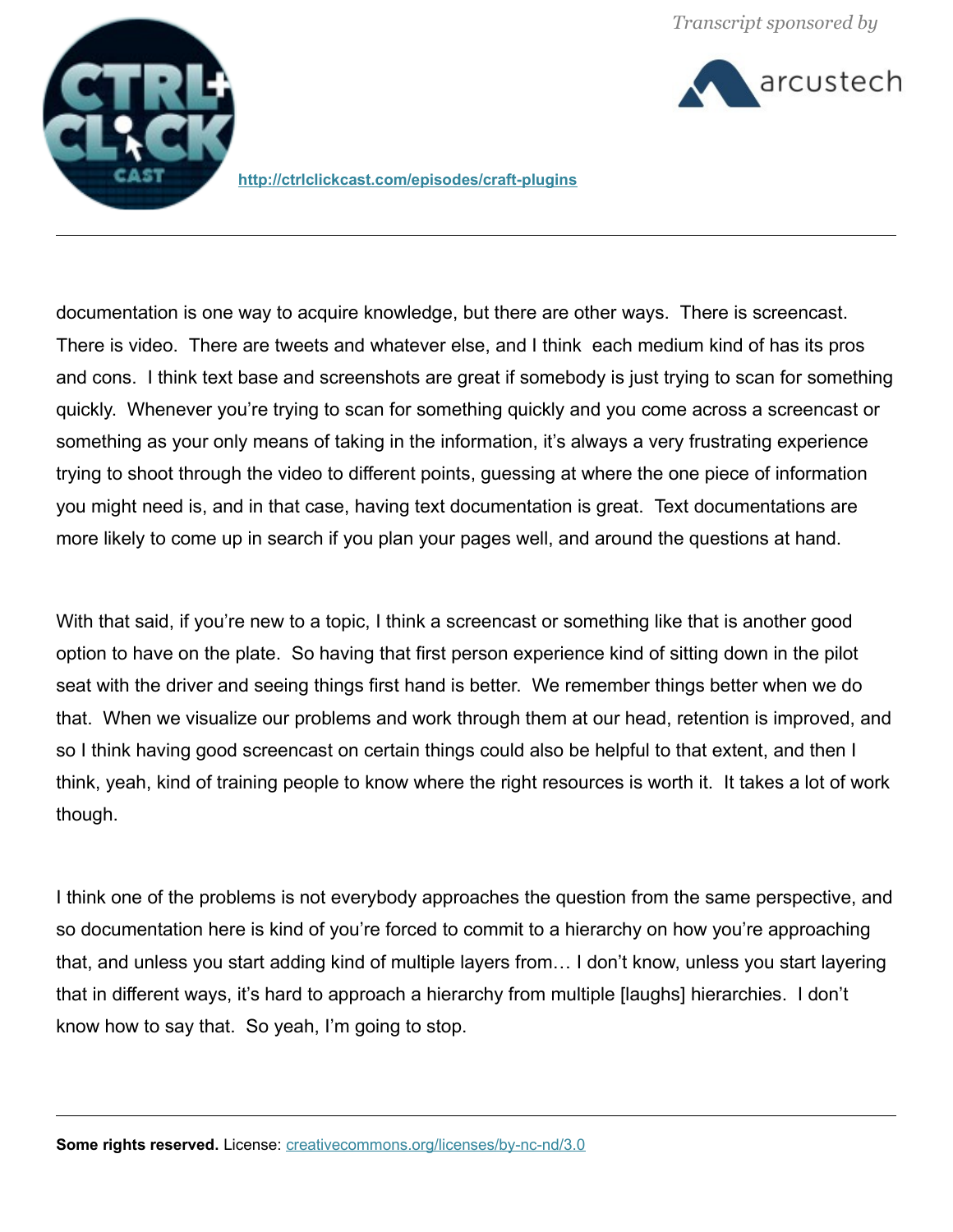



**http://ctrlclickcast.com/episodes/craft-plugins**

**Emily Lewis**: [Laughs]

**Lea Alcantara**: [Laughs]

**Emily Lewis**: Before we finish up the episode, I wanted to ask you a question about the future and it's sort of two fold. I'm curious what the future is for your company in terms of Craft and your plans for plugin development, and then sort of that same question but more generally like, what do you think will happen in terms of plugin development for Craft as a community, or if that store when that comes to fruition?

# **Timestamp**: **00:40:05**

**Ben Parizek**: I mean, we're big fans of Craft. We've chosen it as our CMS of choice. We think it solves a lot of those problems we've experienced in the past and it makes just for a better world for our clients and all of that. We're actively developing several plugins and we hope to share those soon and get more of them in private and public beta, and I think our future with Craft is developing in that direction, trying to help folks in the community solve a lot of those problems and solve a lot of our client business problems in just more elegant ways than we've been able to do so in the past.

I think due to the ways Craft is structured, we're really going to see a different plugin marketplace than we have in the past. For one, I think it's easy to build, maybe not easy, but it's easy to build the right content management system, but even with a perfect code base, unless you have a marketplace, you don't really have much of a product when it comes to a plugin ecosystem, and I think Pixel & Tonic has that fan base from their previous work, and I think they really have a viable chance to build a strong marketplace around their product.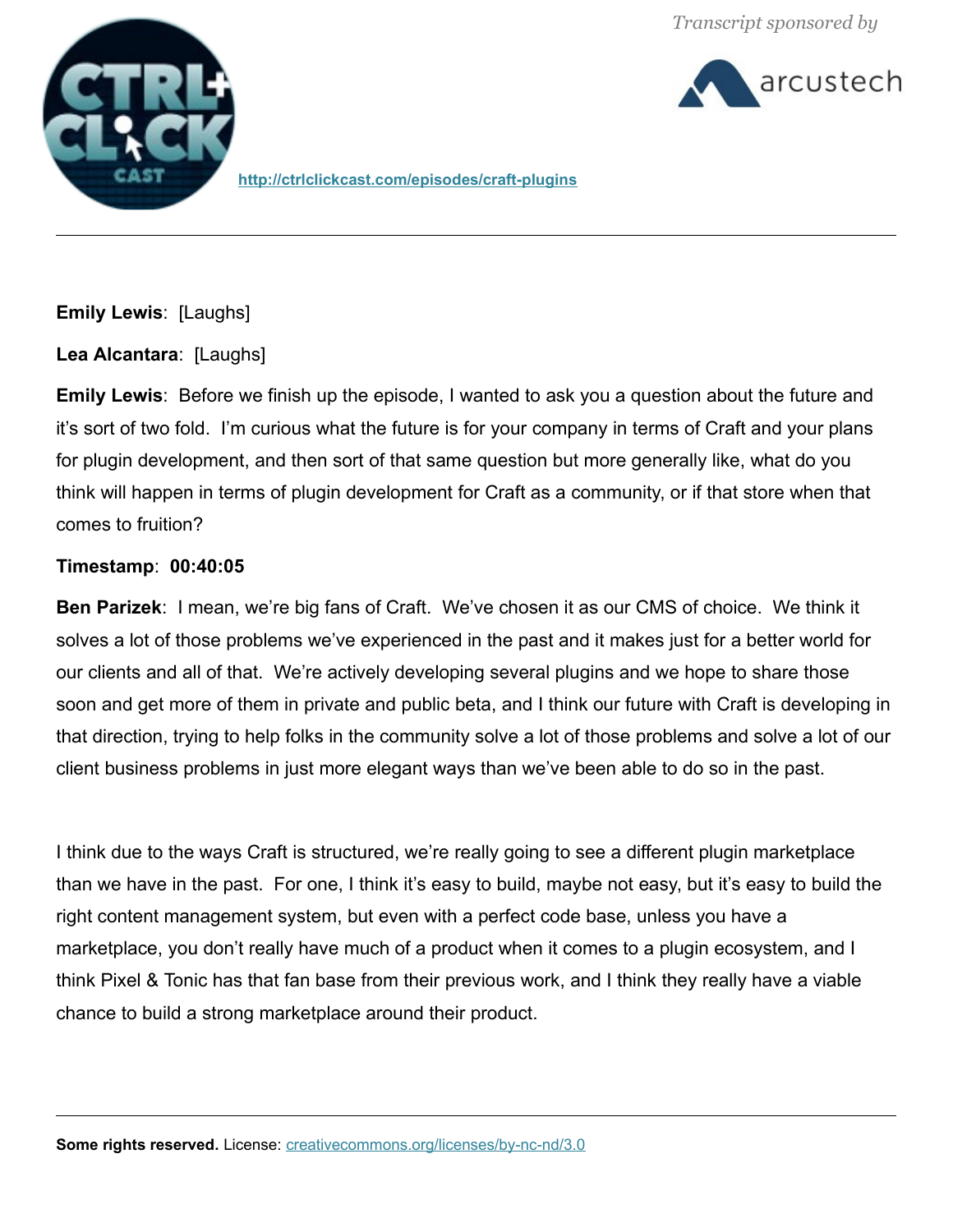



**<http://ctrlclickcast.com/episodes/craft-plugins>**

On top of that, they're solving a lot of the specific content management needs within the system so I think the plugin ecosystem is going to be a lot richer and building on top of that ecosystem and solving kind of the next layer of content management problems rather than just the first layer of content management problems, which I feel a lot of the plugin marketplaces for WordPress and ExpressionEngine are. I feel much of the plugin ecosystem isn't solving business problems as much as its solving content management problems, and I think we're going to start to see a lot more interesting sets of plugins come out with Craft that are solving business problems and even pushing the boundaries into application development. We found Craft is a great system for prototyping an application quickly and being able to share with a client and make a lot of assumptions on how quickly we can build out rough websites or rough applications even with Craft.

So I think it's hard to predict what will happen there, but I do feel like content management frequently is just this client facing problem as it is perceived, but there's a world of intranets and software as a service. Maybe we'll start seeing like Craft as a service kind of site to come out. I wouldn't be surprised to see the plugin ecosystem kind of take on a more advanced direction about how we're solving problems on the internet. It's capable of doing so, I believe.

**Lea Alcantara**: Very cool. Well, that's all the time we have for today. Thanks for joining us, Ben. **Ben Parizek**: My pleasure. Thank you.

**Emily Lewis**: In case our listeners want to follow up with you, where they can find you online?

**Ben Parizek**: Our website, [barrelstrengthdesign.com,](http://barrelstrengthdesign.com/) drop us a note via the Contact form if you want, or [ben@barrelstrengthdesign.com](mailto:ben@barrelstrengthdesign.com) is my email. I'm on Twitter, [@benparizek.](http://twitter.com/benparizek)

**Lea Alcantara**: [Laughs]

**Some rights reserved.** License: *creativecommons.org/licenses/by-nc-nd/3.0*